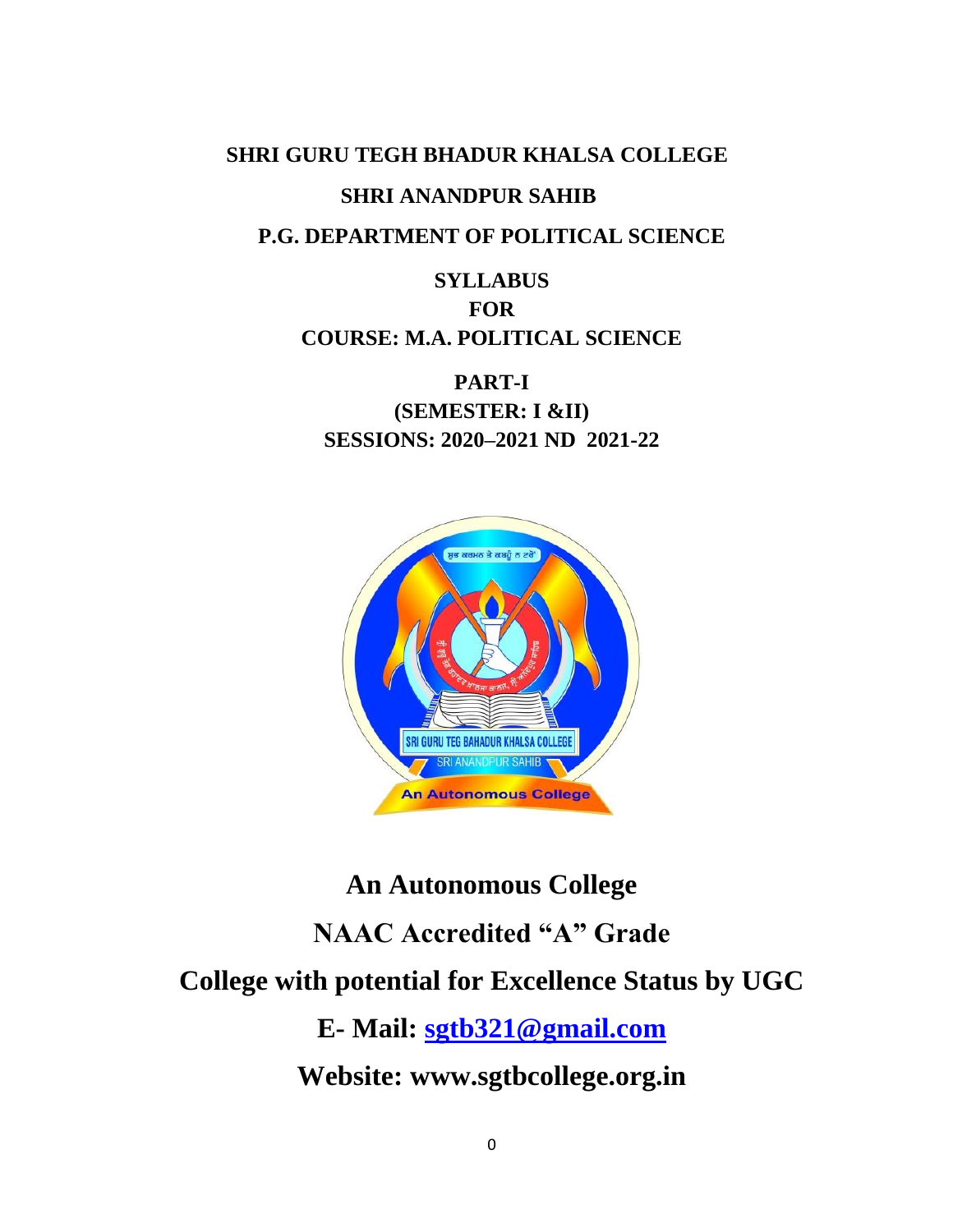# **M.A. (Political Science) Part-I: Credit Scheme Session 2020-21**

**Note: Complete M.A. (Political Science) Course carries 100 credits and each paper carries 5 Credits**

**(4 Lectures + 1 Tutorial).**

|                  |                        |                                                                                             | <b>Hours</b>              |                      |                      |              | <b>Marks</b> |
|------------------|------------------------|---------------------------------------------------------------------------------------------|---------------------------|----------------------|----------------------|--------------|--------------|
| S. No.           | <b>CODE</b>            | <b>PAPERS TITLE</b><br>$SEMISTER - 1.$                                                      | <b>Credits</b><br>$(L+T)$ | Ext.<br><b>Marks</b> | Int.<br><b>Marks</b> | <b>Total</b> |              |
|                  |                        | <b>CORE PAPERS</b>                                                                          |                           |                      |                      |              |              |
| 1.               | <b>MAPOLSCI-101</b>    | <b>INDIAN POLITICAL THOUGHT -- 1</b>                                                        | $4 + 1 = 5$               | 70                   | 30                   | 100          |              |
| 2.               | <b>MAPOLSCI-102</b>    | <b>WESTERN POLITICAL THOUGHT</b>                                                            | $4 + 1 = 5$               | 70                   | 30                   | 100          |              |
| 3.               | <b>MAPOLSCI-103</b>    | <b>INDIAN GOVERNMENT &amp; POLITICS</b>                                                     | $4 + 1 = 5$               | 70                   | 30                   | 100          |              |
| $\overline{4}$ . | <b>MAPOLSCI-104</b>    | <b>ELECTIVE PAPERS:</b><br>ANY TWO OF THE FOLLOWINGS:                                       |                           |                      |                      |              |              |
|                  | $MAPOLSCI - 104(i)$    | <b>INTERNATIONAL POLITICS</b>                                                               | $4 + 1 = 5$               | 70                   | 30                   | 100          |              |
|                  | MAPOLSCI-104 (ii)      | <b>SOUTH ASIAN POLITICAL</b><br>SYSTEM(PAKISTAN, SRI LANKA,<br><b>NEPAL AND BANGLADESH)</b> | $4+1=5$                   | 70                   | 30                   | 100          |              |
|                  | MAPOLSCI-104 (iii)     | <b>GLOABLISATION AND ITS IMPACT ON</b><br>POLITICAL SYSTEM                                  | $4+1=5$                   | 70                   | 30                   | 100          |              |
|                  | MAPOLSCI-104 (iv)      | <b>INTERNATIONAL LAW</b>                                                                    | $4+1=5$                   | 70                   | 30                   | 100          |              |
|                  | MAPOLSCI-104 (v)       | SIKH POLITICAL THOUGHT(1469 AD-<br>1708 AD)                                                 | $4+1=5$                   | 70                   | 30                   | 100          |              |
|                  |                        | $SEMESTER - 2.$                                                                             |                           |                      |                      |              |              |
|                  |                        | <b>CORE PAPERS</b>                                                                          |                           |                      |                      |              |              |
| 1.               | <b>MAPOLSCI-201</b>    | <b>INDIAN POLITICAL THOUGHT-II</b>                                                          | $4 + 1 = 5$               | 70                   | 30                   | 100          |              |
| 2.               | <b>MAPOLSCI-202</b>    | <b>CONTEMPORARY ISSUES IN</b><br><b>INTERNATIONAL RELATIONS</b>                             | $4+1=5$                   | 70                   | 30                   | 100          |              |
| 3.               | <b>MAPOLSCI-203</b>    | <b>LIBERAL POLITICAL THEORY</b>                                                             | $4 + 1 = 5$               | 70                   | 30                   | 100          |              |
| 4.               | <b>MAPOLSCI-204</b>    | <b>ELECTIVE PAPERS: ANY TWO OF</b><br>THE FOLLOWINGS:                                       |                           |                      |                      |              |              |
|                  | $MAPOLSCI - 204(i)$    | POLITICAL PROCESS IN INDIA                                                                  | $4+1=5$                   | 70                   | 30                   | 100          |              |
|                  | $MAPOLSCI - 204$ (ii)  | HUMAN RIGHTS IN INTERNATIONAL<br><b>RELATIONS</b>                                           | $4+1=5$                   | 70                   | 30                   | 100          |              |
|                  | $MAPOLSCI - 204$ (iii) | FOREIGN POLICY OF US, RUSSIA,<br><b>CHINA AND JAPAN</b>                                     | $4+1=5$                   | 70                   | 30                   | 100          |              |
|                  | $MAPOLSCI - 204$ (iv)  | <b>INTERNATIONAL ORGANISATION</b>                                                           | $4+1=5$                   | 70                   | 30                   | 100          |              |
|                  | $MAPOLSCI - 204 (v)$   | POLITICAL SOCIALOGY                                                                         | $4+1=5$                   | 70                   | 30                   | 100          |              |

Dr. Sunita Rani Dr. Jagroop Kaur Dr. J.A. Khan Dr. SSNarang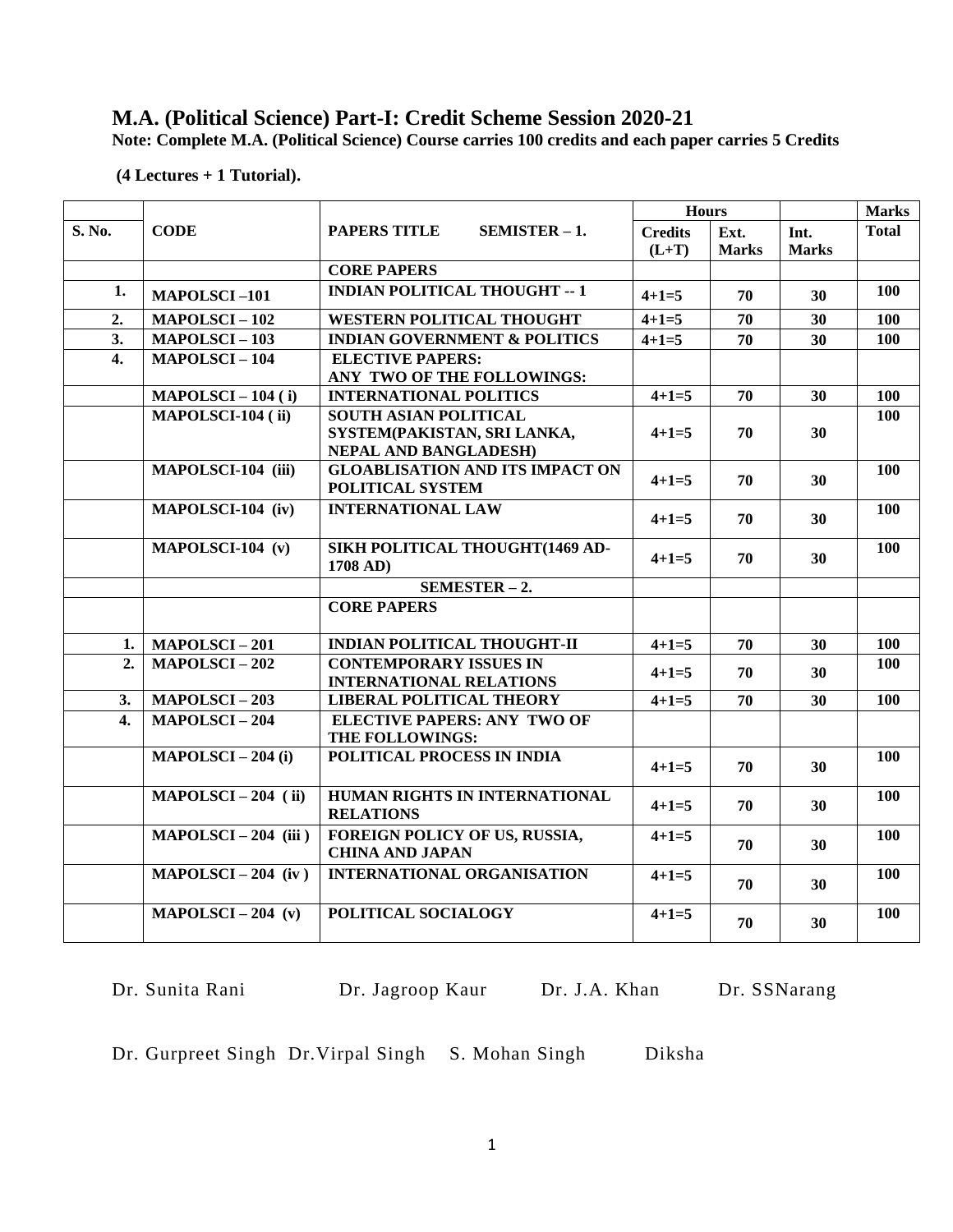# **COURSE OBJECTIVES:**

PG Department of Political Science Department prepares students to become informed active citizens. Undergraduate and graduate programs emphasize the comprehension of political thinking, the application of communication and analytical skills, and the understanding of cultural diversity. The Political Science Department emphasizes these learning objectives:

- 1. To Increase knowledge of the political science discipline; its principal theoretical frameworks and applications, conceptual vocabulary, and methods of inquiry; its major subfields of study; and its interrelationships with the other social science fields To increase understanding of basic facts and concepts about the American political system, including its history, philosophical, constitutional and legal foundations, leading political values and ideas, governing institutions, and policymaking processes.
- 2. To increase knowledge of diverse political systems around the world, including empirical area-based knowledge; broader theoretical understanding of different political systems, institutions and processes; and the changing domestic and global contexts within which they operate.
- 3. To increase knowledge of the history of classical and modern political thought; of the fundamental values and ethical issues contested in politics over time; and of alternative moral and ethical frameworks for interpreting and evaluating contemporary political discourses.
- 4. To increase recognition of the major problems, the leading policies, and the legal issues confronting contemporary political systems, particularly in the U.S.
- 5. To increase acquisition of citizenship skills, ethical values, and the ability to understand and appreciate human diversity; and to engage in community life as active citizens.

Dr. Sunita Rani Dr. Jagroop Kaur Dr. J.A. Khan Dr. SSNarang Dr. Gurpreet SinghDr. Virpal Singh S. Mohan Singh Diksha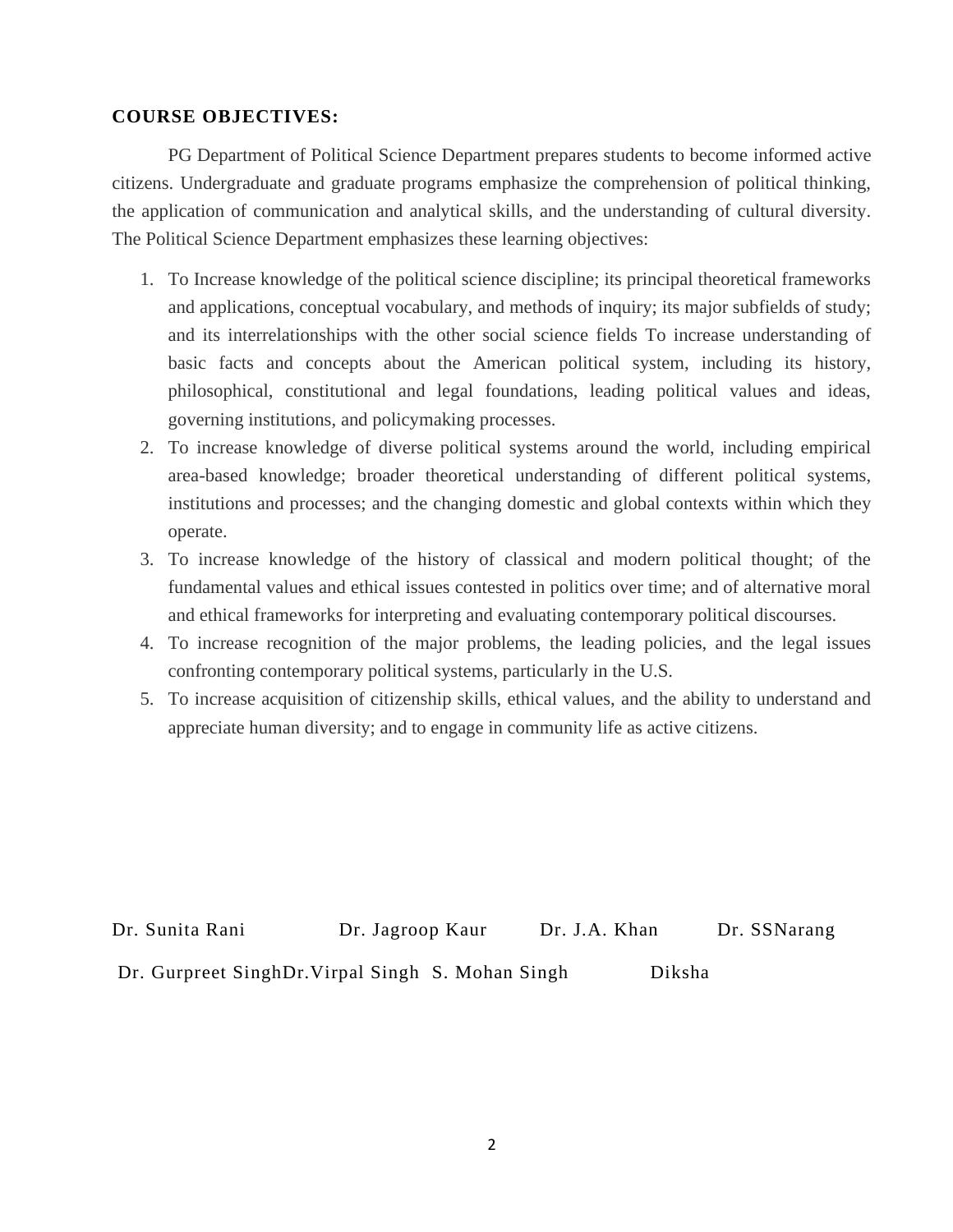# **SEMESTER-I**

# **MAPOLSCI-101: INDIAN POLITICAL THOUHGT-I**

| <b>Maximum Marks: 100</b>         | Pass Marks: 35%          |
|-----------------------------------|--------------------------|
| <b>Maximum External Marks: 70</b> | Pass Marks: 25           |
| <b>Maximum Internal Marks: 30</b> | Pass Marks: 10           |
| Time: 3 Hours                     | <b>Total Lectures:75</b> |

**OBJECTIVES:** The paper introduces the major themes of Indian political thought particularly during the Indian national movement through a study of the contribution of key thinkers during this period**.** 

# **INSTRUCTIONS FOR THE PAPER SETTER/EXAMINER**

The question paper will consist of Three Units A, B and C. Units A & B will have four questions from the respective portion of the Syllabus and will carry 10 marks each. Unit C will consist of 10 short-answer type questions which will cover the entire syllabus and will carry 30 marks in all. Each short answer type question will carry three marks.

# **INSTRUCTIONS FOR THE CANDIDATED**

Candidates are required to attempt two questions each from the Unit A & B of the question paper and the entire Unit C. The candidates are required to give answer of each short type question in 7-10 lines.

# **UNIT-I**

- 1. Nomenclature, Characteristics and sources of Ancient Indian Political Thought.
- 2. Political Thought and Institutions in Vedic Literature.
- 3. Dharamshatra
- 4. Manu and Kautilya

# **UNIT-II**

- 5. Aggannasutta and Barani
- 6. Bhagat Kabir, Pandita Ramabai
- 7. Guru Nanak Dev Ji.
- 8. Guru Gobind Singh Ji.

Dr. Sunita Rani Dr. Jagroop Kaur Dr. J.A. Khan Dr. SSNarang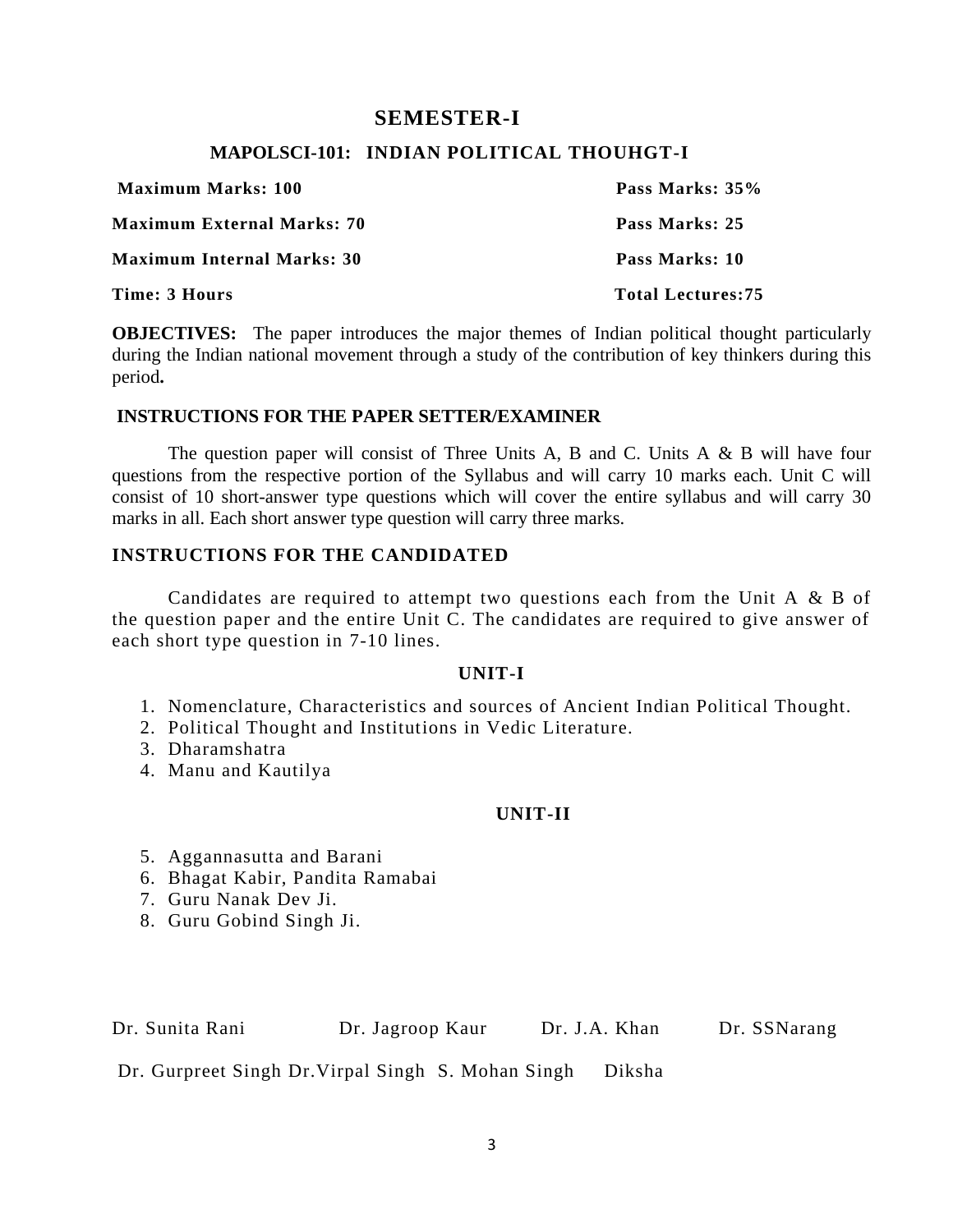- 1. Altekar, A.S: *State and Government in Ancient India,* Delhi, Motilal Banarasidass, 1966.
- 2. Belvalkar, S.K.: *Mahabharta : Santi Parvam,* 1954.
- 3. Bhandarkar, D.R.: *Some Aspects of Ancient Hindu Polity,* Varanasi, Banaras Hindu University, 1963.
- 4. Ghoshal, U.N.: *Studies in Indian History and Culture,* Calcutta, Orient Longmans, 1957.
- 5. Jayaswal, K.P.: *Hindu Polity,* Calcutta, Butterworth, 1924.
- 6. Jolly, J. & Schmidt R. (ed.): *Arthasastra of Kautilya,* Lahore, Motilal Banarsidas, 1923.
- 7. Kane, P.V.: *History of Dharmasatra,* Poona, Bhandarkar Oriental Research Institute, 1930.
- 8. Krishna, Rao M.V.: *Studies in Kautilya,* Delhi, Munshiram Manoharlal, 1979.
- 9. Prasad, B.:*The State in Ancient India,* Allahabad, University of Allahabad, 1960.
- 10.Deol, J.S.: Social and Political Ideas of Guru Nanak Dev and Guru Gobid Singh.

Dr. Sunita Rani Dr. Jagroop Kaur Dr. J.A. Khan Dr. SSNarang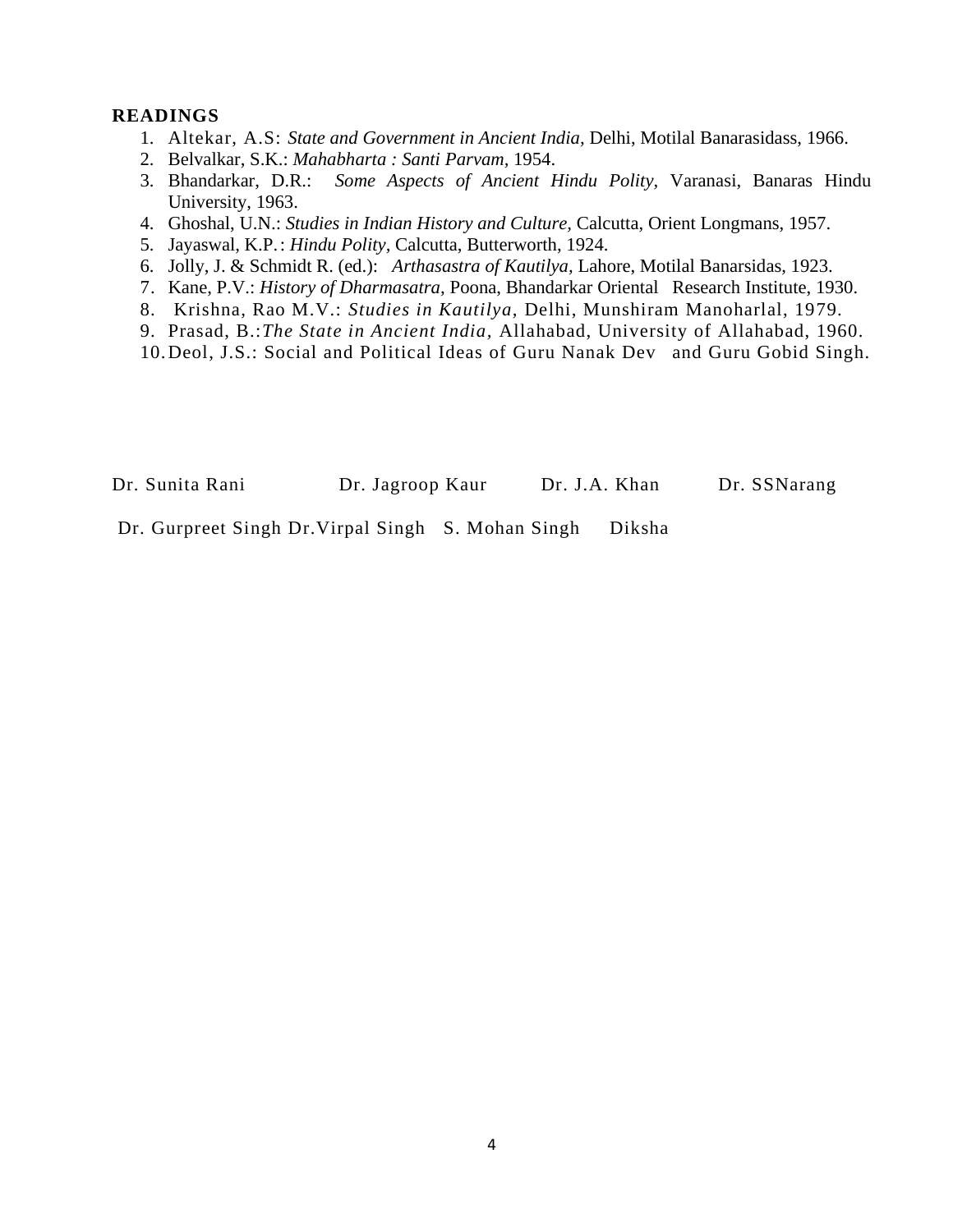# **MAPOLSCI-102: WESTERN POLITICAL THOUGHT**

| <b>Maximum Marks: 100</b>         | Pass Marks: 35%          |
|-----------------------------------|--------------------------|
| <b>Maximum External Marks: 70</b> | Pass Marks: 25           |
| <b>Maximum Internal Marks: 30</b> | Pass Marks: 10           |
| Time: 3 Hours                     | <b>Total Lectures:75</b> |

**OBJECTIVES**: This paper aims to introduce to the students the major themes of western political thought. For this purpose, the paper undertakes a study of the key thinkers of this tradition.

# **INSTRUCTIONS FOR THE PAPER SETTER/EXAMINER**

The question paper will consist of Three Units: A, B and C. Sections A  $\&$  B will have four questions from the respective portion of the Syllabus and will carry 10 marks each. Unit C will consist of 10 short-answer type questions which will cover the entire syllabus and will carry 30 marks in all. Each short answer type question will carry three marks.

# **INSTRUCTIONS FOR THE CANDIDATED**

Candidates are required to attempt two questions each from the Unit A & B of the question paper and the entire Unit C. The candidates are required to give answer of each short type question in 7-10 lines.

#### **UNIT-I**

- 1. Greek Political Thought-An Introduction.
- 2. Confucius
- 3. Plato
- 4. Aristotle

#### **UNIT-II**

- 5. Saint Augustine
- 6. St. Thomas Aqunias
- 7. Machiavelli
- 8. Hobbes

| Dr. Sunita Rani | Dr. Jagroop Kaur | Dr. J.A. Khan | Dr. SSNarang |
|-----------------|------------------|---------------|--------------|
|                 |                  |               |              |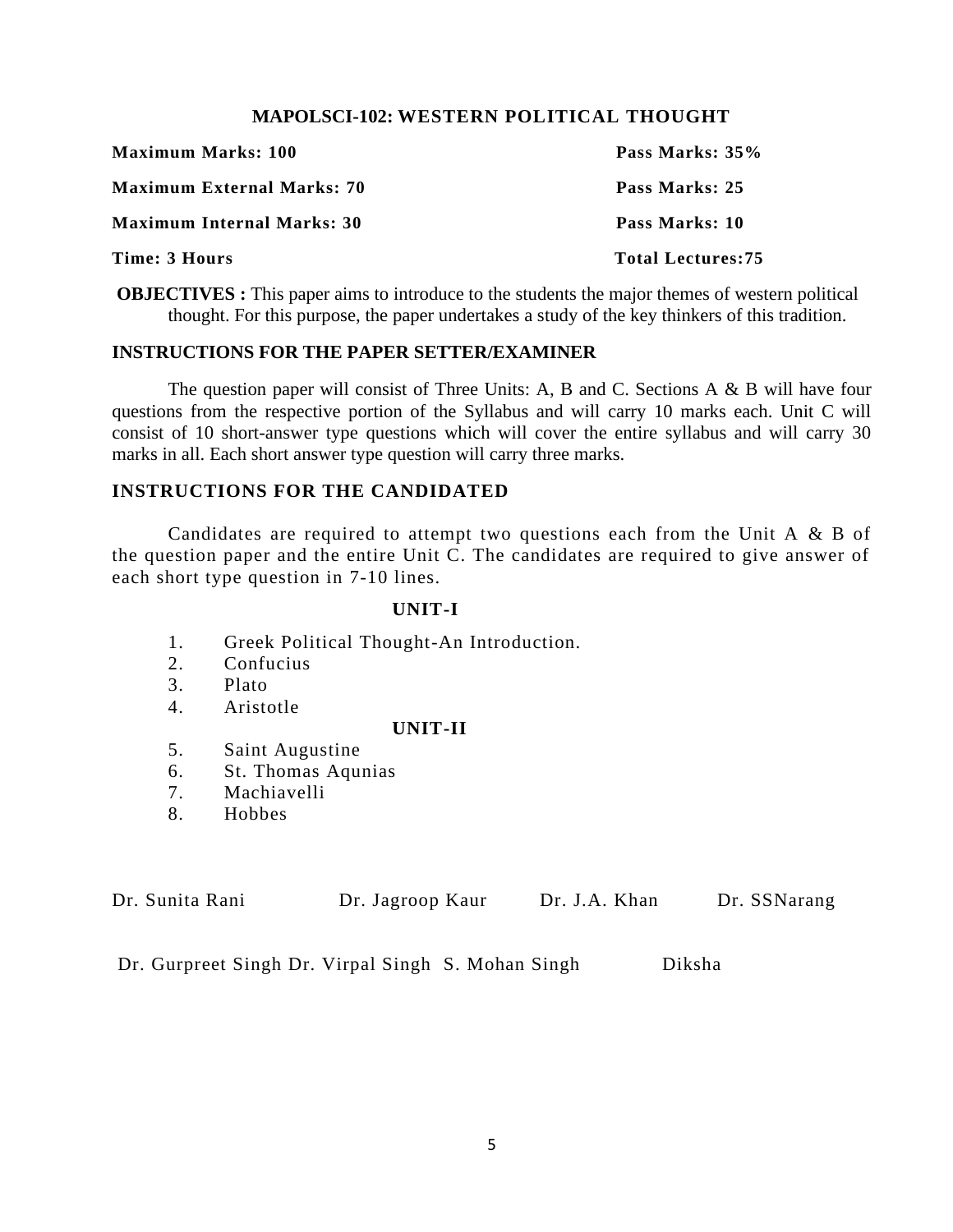- 1. Barry, Norman P.: *An Introduction to Modern Political Theory,* London Macmillion, 198.
- 2. Barkar, E.: *Principles of Social and Political Theory,* London, Oxford University Press, 1921.
- 3. Brecht, Arnold: *Political Theory, Princeton,* PrincetonUniversity Press, 1959.
- 4. Hacker, A.: *Political Theory: Philosophy, Ideology, Science,* New York, Macmillian, 1963.
- 5. Johri, J.C.: *Contemporary Political Theory,* New Delhi, Sterling, 1999.
- 6. Verma, S.P.: *Modern Political Theory,* New Delhi, Vikas, 1975.
- 7. D. Held: *Political Theory Today,* Cambridge, Polity, 1991.
- 8. Miller, D. & Siedentop: *The Nature of Political Theory,* Oxford, The Clarenton Press, 1983.
- 9. Dyke, V. Van: *Political Theory: A Philosophical Analysis,* Stanford, CA, Stanford University Press, 1960.
- 10. Vincent A.: *Political Theory: Tradition and Diversity,* Cambridge, Cambridge University Press, 1997.
- 11. Barker, E.: *The Political Thought of Plato and Aristotle,* New York, Dover, 1959.
- 12. Wayper, C.L.: *Political Thought,* London, English Universities Press, 1958.
- 13. Sudha, J.P.: *Political Thought, Ancient & Medieval,* Meerut, K. Nath & Co.
- 14. Mukherjee, Subrata & Ramaswami Sushila, *A History of Political Thought-Plato to Marx,* New Delhi, Prentice Hall, 1999.
- 15. Jagroop Kaur: *Pachhmi Rajnitik Chintan,* Patiala, Madan Publishers, 2002 (Punjabi Edition).
- 16. Sabine, George H. : *A History of Political Theory,* New Delhi, Oxford and JBH Publishing Co., 1973.
- 17. Johri, J.C.: *Political Thought: Ancient & Medieval,* Delhi, United Printing Co., 1985.

Dr. Sunita Rani Dr. Jagroop Kaur Dr. J.A. Khan Dr. SSNarang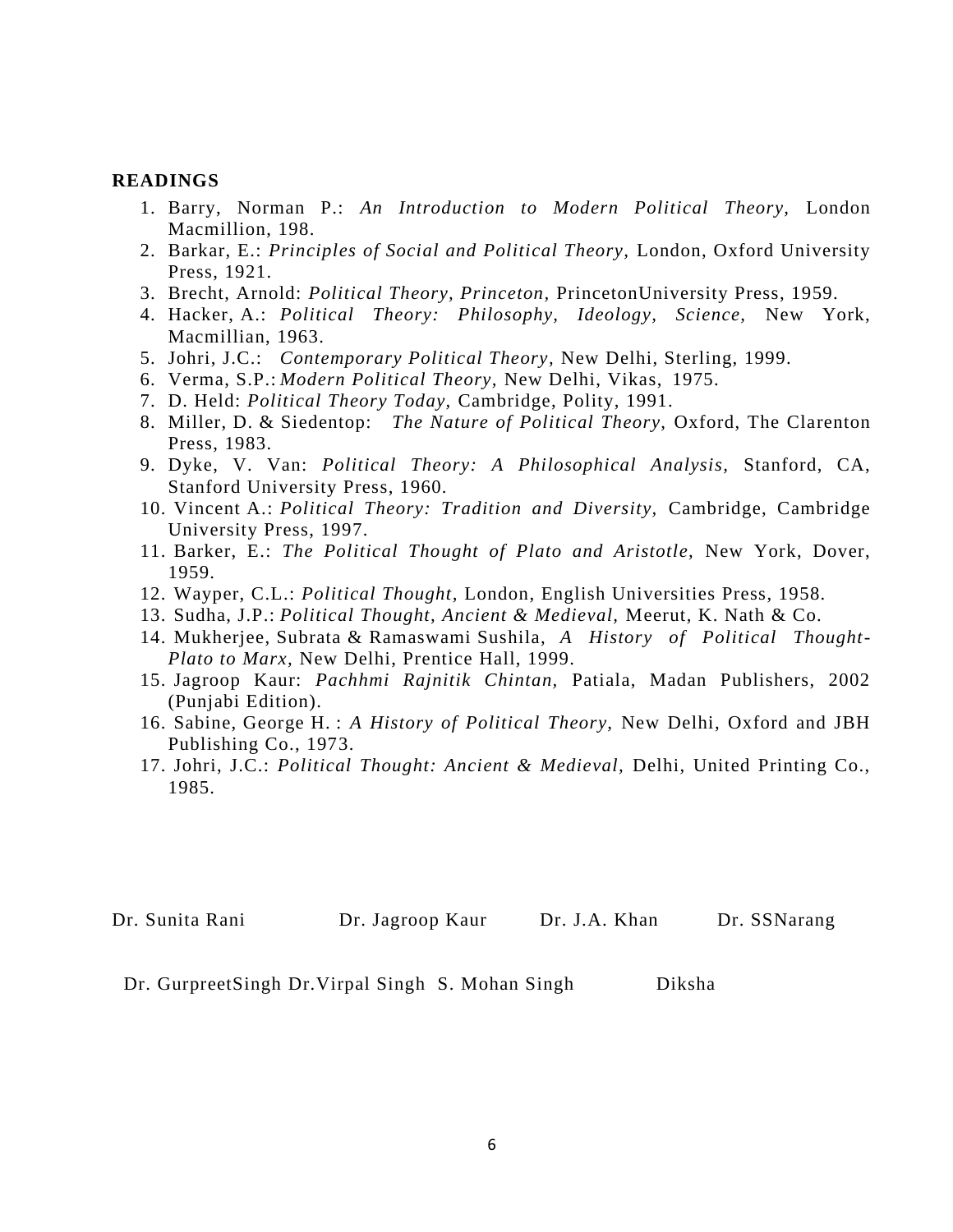#### **MAPOLSCI-103: INDIAN GOVERNMENT & POLITICS**

| Time: 3 Hours                     | <b>Total Lectures:75</b> |
|-----------------------------------|--------------------------|
| <b>Maximum Internal Marks: 30</b> | Pass Marks: 10           |
| <b>Maximum External Marks: 70</b> | Pass Marks: 25           |
| <b>Maximum Marks: 100</b>         | Pass Marks: 35%          |

**OBJECTIVE OF THE COURSE**: Recent India has witnessed a major thrust in the study of India's political and economic processes. An important component of many such studies has been to refer to the relevant constitutional and institutional aspects. Such studies, sensitive to the constitutional experiences of a 'new democracy', have enriched themselves by undertaking an in-depth analysis of the way the constitutional provisions have been put into practice and also by making an attempt to explore the core ideas that guided the constitution-makers during the deliberations in the constituent assembly. The paper aims at making the students aware of the text of the constitution of India, important debates and the way the institutions have worked over the last more than six and half decades.

#### **INSTRUCTIONS FOR THE PAPER SETTER/EXAMINER**

The question paper will consist of Three Units: A, B and C. Unit A & B will have four questions from the respective portion of the Syllabus and will carry 10 marks each. Unit C will consist of 10 short-answer type questions which will cover the entire syllabus and will carry 30 marks in all. Each short answer type question will carry three marks.

#### **INSTRUCTIONS FOR THE CANDIDATED**

Candidates are required to attempt two questions each from the units  $A \& B$  of the question paper and the entire Unit C. The candidates are required to give answer of each short t ype question in 7-10 lines.

#### **UNIT-I**

- 1. Making of Indian Constitution: Colonialism heritage and the contribution of Indian National Movement.
- 2. Philosophy of the Constitution: Preamble, Fundamental Rights, Directive Principles of State Policy and Fundamental Duties.
- 3. Constitution as an Instrument of Social Change: Amendment Process.
- 4. Federalism in India: Emerging Trends.

#### **UNIT-II**

- 5. Union Executive: President, Prime Minister and Council of Ministers.
- 6. Supreme Court, Judicial Review and Judicial Activism.
- 7. Parliamentary System in India: Critical Assessment.
- 8. Non Constitutional Bodies: Niti Ayog and Lok Pal.

| Dr. Sunita Rani | Dr. Jagroop Kaur | Dr. J.A. Khan | Dr. SSNarang |
|-----------------|------------------|---------------|--------------|
|                 |                  |               |              |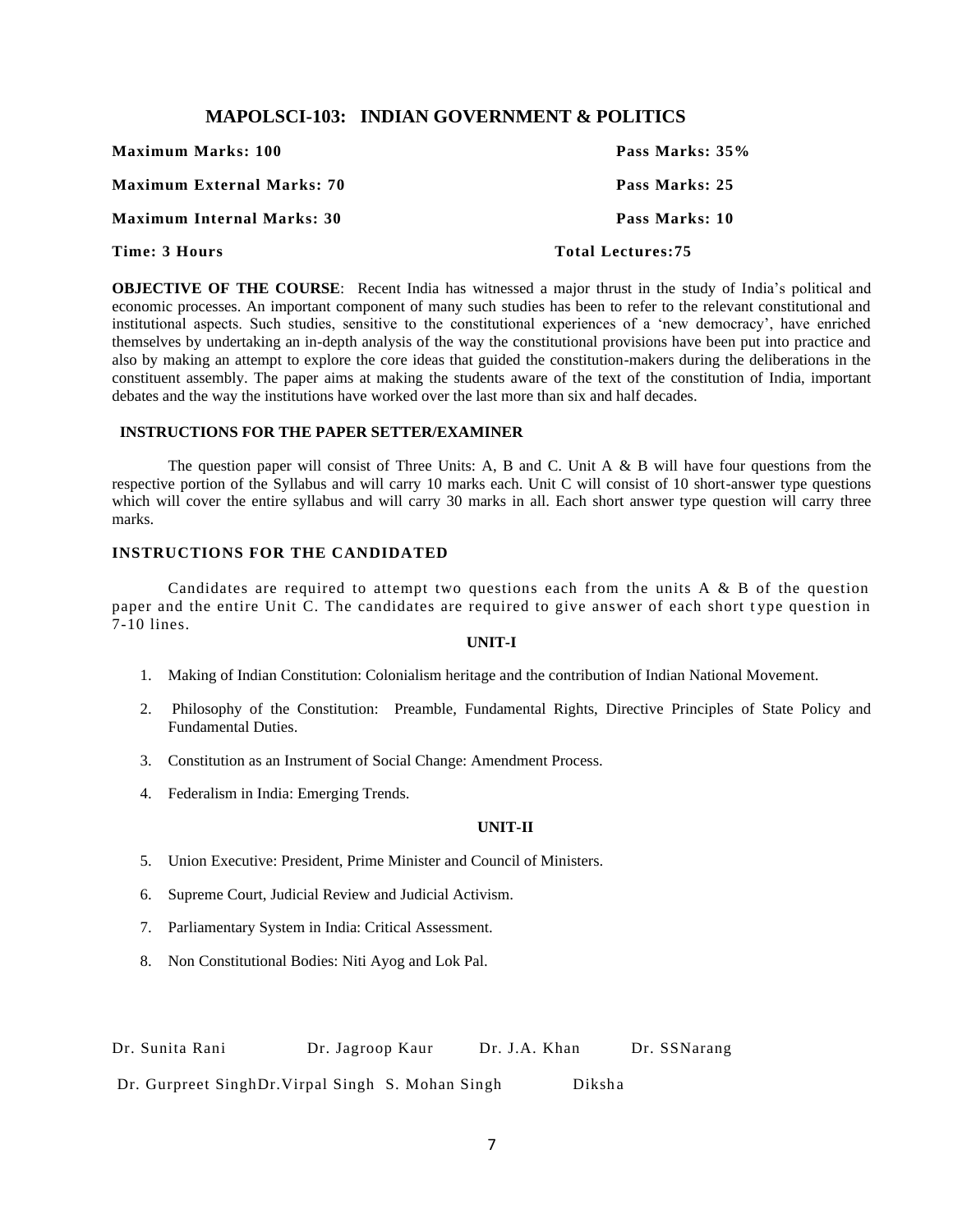- 1. Aiyer, S.P. and Mehta, U. (ed.), Essay on Ind ian Fed eralism, Bombay, Allied Publishers, 1965.
- 2. Easton, David, The Political System: An Inquiry into the State of Political Science, New York Wiley, 1953.
- 3. Kohli, Atul, Democracy and Discontent: India's Growing Crisis of Governability, Cambridge, Cambridge University Press, 1990.
- 4. Kohli, Atul (ed.), The Success of India's Democracy, Cambridge, Cambridge University Press, 2001.
- 5. Kothari, Rajani, Politics in India, Delhi, Orient Longman, 1970, Reprint 2005.
- 6. Kothari, Rajani, Democratic Polity and Social Change in India, Allied Publishers, 1976.
- 7. Kothari, Rajani, State Against Democracy: In Search for Humane Governance, Delhi, Ajanta, 1988.
- 8. Kothari Rajani, Social Movements and the Redefinition of Democracy, Boulder Colorado, West View Press, 1993.
- 9. Lijphart A., The Puzzle of Indian Democracy: A Consociation Interpretation, American Political Science Review, 90, 2, 1996.
- 10. Morris Jones W.H., Politics Mainly Indian, Delhi, Orient Longman, 1978.
- 11. Morris Jones W.H., Government and Politics of Ind ia, 3rd Ed., London, Hutschinson, 1971.
- 12. Mukherji, S., Retaining Parliamentary Democracy in India, Denouement, 9, Januar y-February, 1999.
- 13. Pylee, M.V., An Introduction to the Constitution of India, New Delhi, Vikas Publishing House, 1998.
- 14. Austin, G., Working of A Democratic Constitution: The Indian Experience, Delhi, Oxford University Press, 2000.
- 15. Basu, D.D., An Introduction to the Constitution of India, New Delhi, Prentice Hall, 2014.
- 16. Bombwall, K.R., The Foundation of Indian Federalism, Bomb ay, Asia Publishing House, 1967.
- 17. Jennings, I., Some Characteristics of the Indian Constitution, London, Oxford University Press, 1953.
- 18. B.L. Fadia, Indian Government and Politics, Sahiyta Bhawan Publication, Agra 2015.
- 19. B.L. Fadia, The Constitution of India, Sahiyta Bhawan Publication, Agra 2015.
- 20. Laxmi Kanth. M, Indian Polity, Tata Mcgrawhill, New Delhi, 2015.
- 21. Sharma. B.K, Introduction to the Constitution of India, PHI, Delhi, 2015.

Dr. Sunita Rani Dr. Jagroop Kaur Dr. J.A. Khan Dr. SSNarang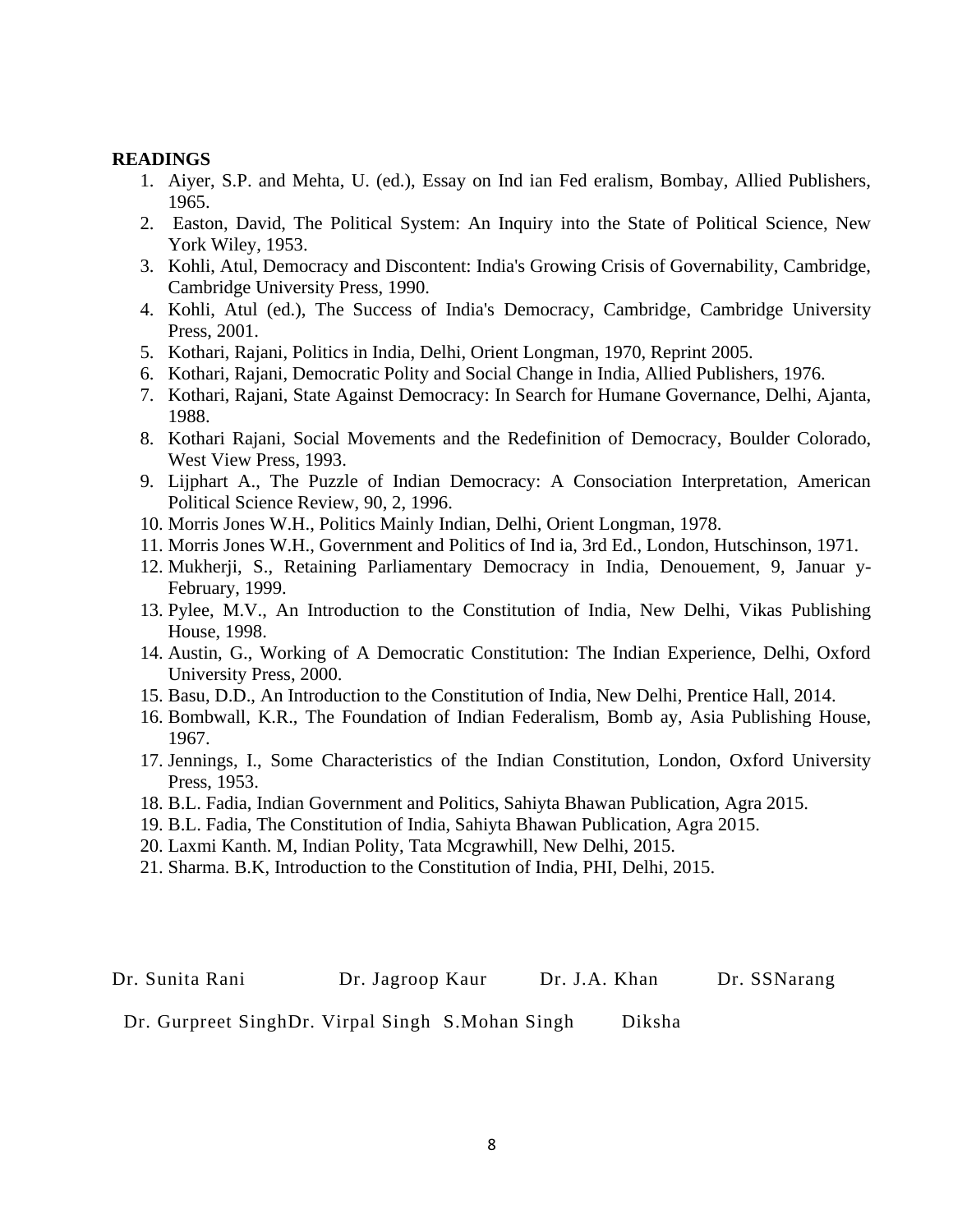# **ELECTIVE PAPERS: MAPOLSCI -104 ( i ) INTERNATIONAL POLITICS**

| <b>Maximum Marks: 100</b>         | Pass Marks: 35%   |
|-----------------------------------|-------------------|
| Maximum External Marks: 70        | Pass Marks: 25    |
| <b>Maximum Internal Marks: 30</b> | Pass Marks: 10    |
| Time: 3 Hours                     | Total Lectures:75 |

**OBJECTIVES:** The purpose of this paper is to provide an historical overview of major developments in international Politics since the beginning of the twentieth century.

#### **INSTRUCTIONS FOR THE PAPER SETTER/EXAMINER**

The question paper will consist of Three Units: A, B and C. Unit A & B will have four questions from the respective portion of the Syllabus and will carry 10 marks each. Unit C will consist of 10 short-answer type questions which will cover the entire syllabus and will carry 30 marks in all. Each short answer type question will carry three marks.

#### **INSTRUCTIONS FOR THE CANDIDATED**

Candidates are required to attempt two questions each from the Unit A  $\&$  B of the question paper and the entire Unit C. The candidates are required to give answer of each short t ype question in 7-10 lines.

#### **UNIT-I**

- 1. Meaning, Nature, Scope and Developments in International Politics.
- 2. Approaches to the study of International Relations: Idealism, Realism, Structal Marxism, Neo- Liberalism and Neo- Realism.
- 3. Concepts: State, State System, Power, Sovereignty, Security: Traditional and Non-**Traditional**
- 4. Conflict and Peace: Changing Nature of Warfare: Weapons of Mass destruction; Deterrence; Conflict Resolution, Conflict Transformation.

#### **UNIT-II**

- 5. National Power: Its meaning, elements and constraints.
- 6. The Concept of Non-Alignment: Basis, Role and Relevance.
- 7. Global Governance and Bretton Woods System, North South Dialogue, WTO, G-20, BRICS.
- 8. Regional Organizations: European Union, SAARC, Shanghai Cooperation Organization, ASEAN.

| Dr. Sunita Rani | Dr. Jagroop Kaur | Dr. J.A. Khan | Dr. SSNarang |
|-----------------|------------------|---------------|--------------|
|-----------------|------------------|---------------|--------------|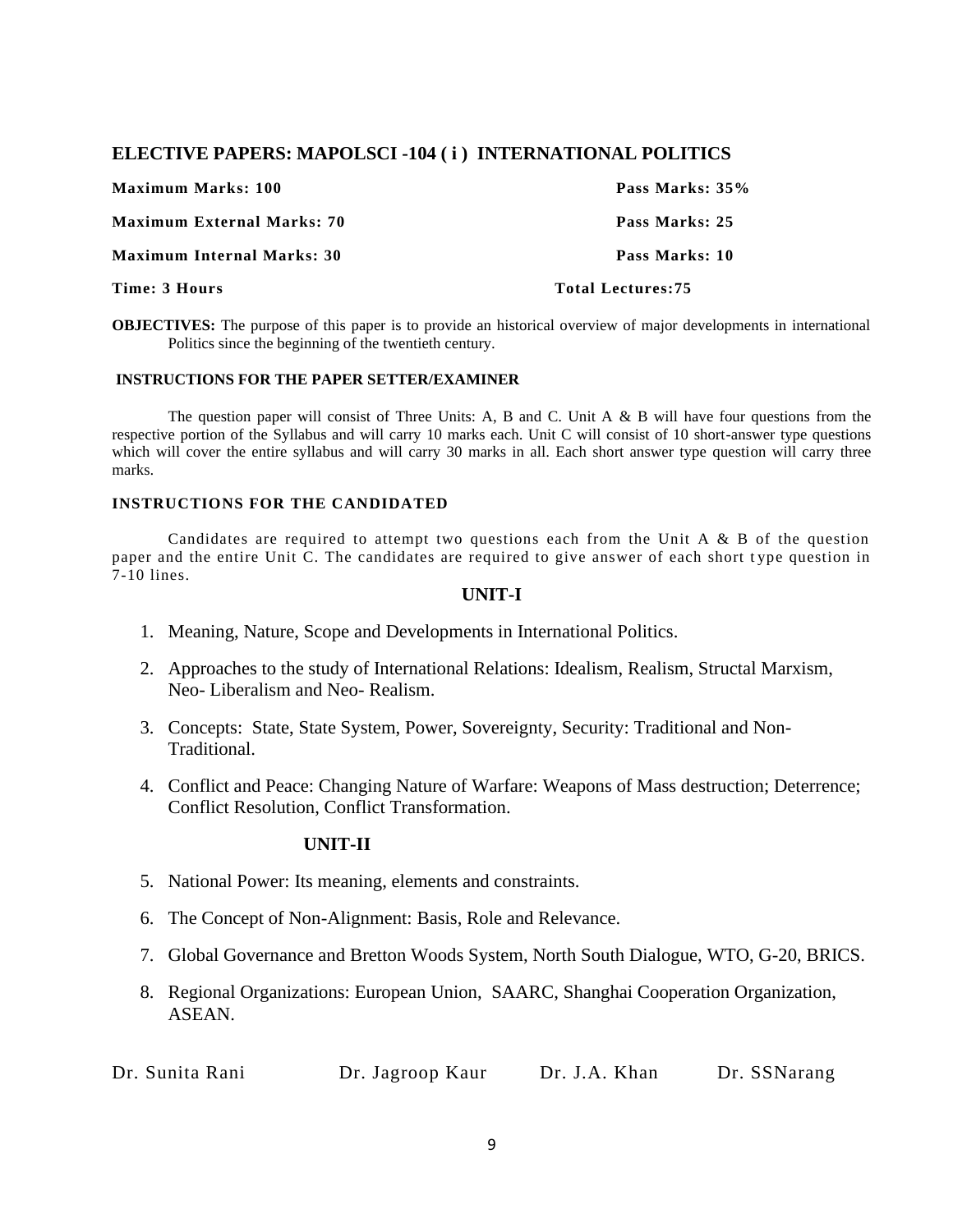- 1. Robert Jackson and, An Introduction to International Relations Theories and George. Sorenson Approaches, New York: OUP, 2007.
- 2. John Baylis and Steve Smith, The Globalization of World Politics, New York: OUP, 2011.
- 3. Parmjit Kaur Gill and Sheveta Sehgal, Dynamics of International Relations Moving From International to Global Theory and Issues, New Delhi: Atlantic, 2012.
- 4. Charles Kegley W. Jr. and Shannon L. Blanton, World Politics Trends and Transformation, New York: Wads worth, 2011.
- 5. Stephine Lawson, International Relations, London; Polity, 2004.
- 6. Karl W. Deutsch, The Analysis of International Relations, New Delhi: Prentice Hall of India, 1989.
- 7. K.J. Holsti, International Politics: A Framework for Analysis, New Delhi: Prentice Hall of India, 1992.
- 8. Rama S. Melkot & A. Narashimha Rao, International Relations, New Delhi: Sterling New York: 1989.
- 9. Jatin Desai, Nuclear Diplomacy: The Art of the Deal, New Delhi, Efficient, 2000.
- 10. William Clinton Olson, The Theory and Practice of International Relations, New Jersey, Prentice Hall, 1991.
- 11. R.P. Barston, Modern Diplomacy, New York: Longman, 1988
- 12. Vinay Kumar Malhotra, International Relations, New Delhi : An mol, 2001.
- 13. Mahendra Kumar, Theoretical Aspects of International Politics, Delhi, Shiva Lal Agarwal & Company, 1982.
- 14. Scott Burchill, et.al, Theories of International Relations, New York: Palgrave, 2001.
- 15. Barry Buzan and Richard Little, International System in World History, New York: Oxford University Press, 2000.
- 16. M.P. Sullivan ed., Theories of International Politics: Enduring Paradigm in a Changing World, Hampshire, Macmillan,2001
- 17. Hans Morgenthau and Kenneth Thompson, Politics Among Nations: 6th Edition, New York, McGraw- Hill, 1985.
- 18. B .L. Fadia, International Politics, Sahiyta Bhawan Publication, Agra, 2001.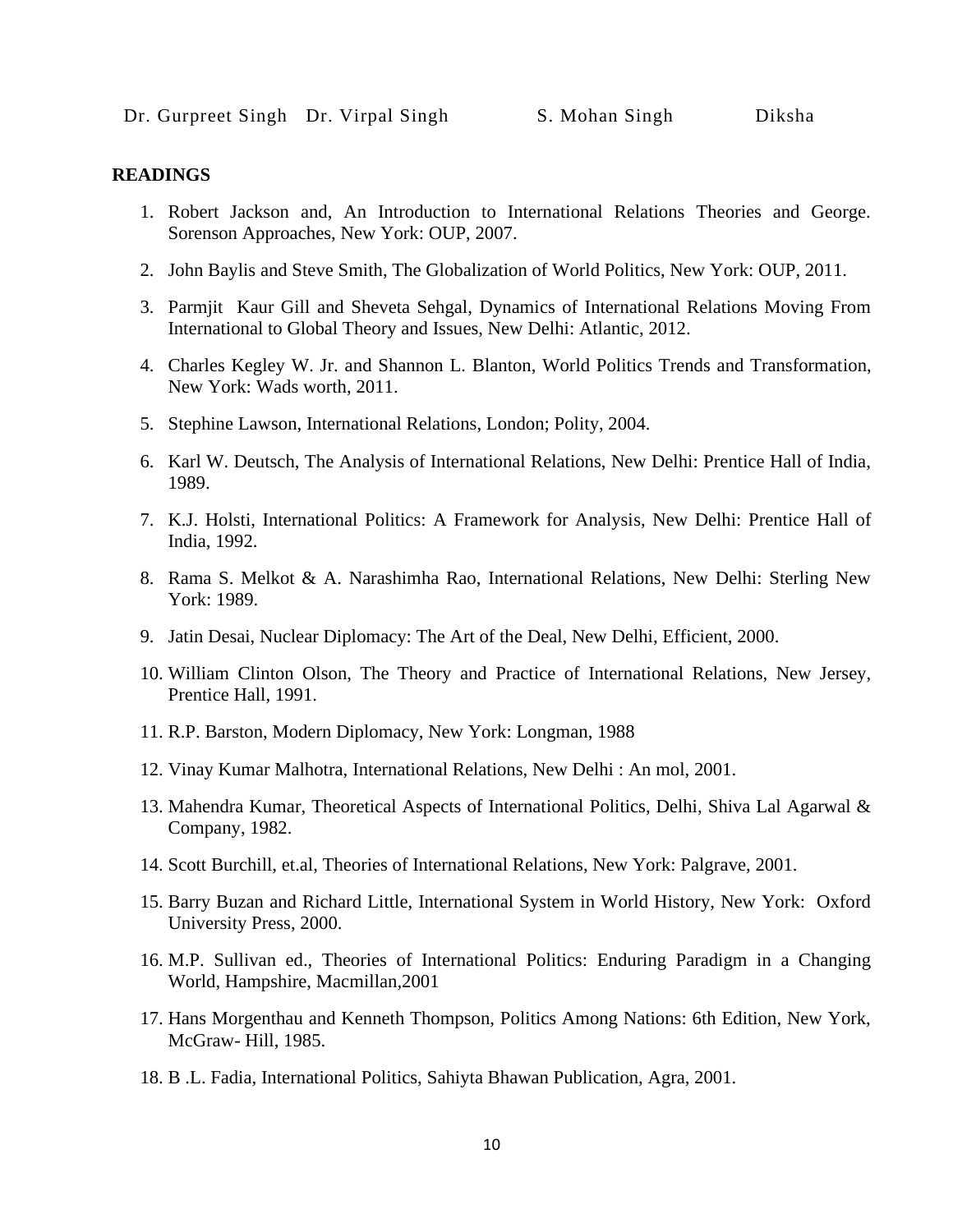Dr. Sunita Rani Dr. Jagroop Kaur Dr. J.A. Khan Dr. SSNarang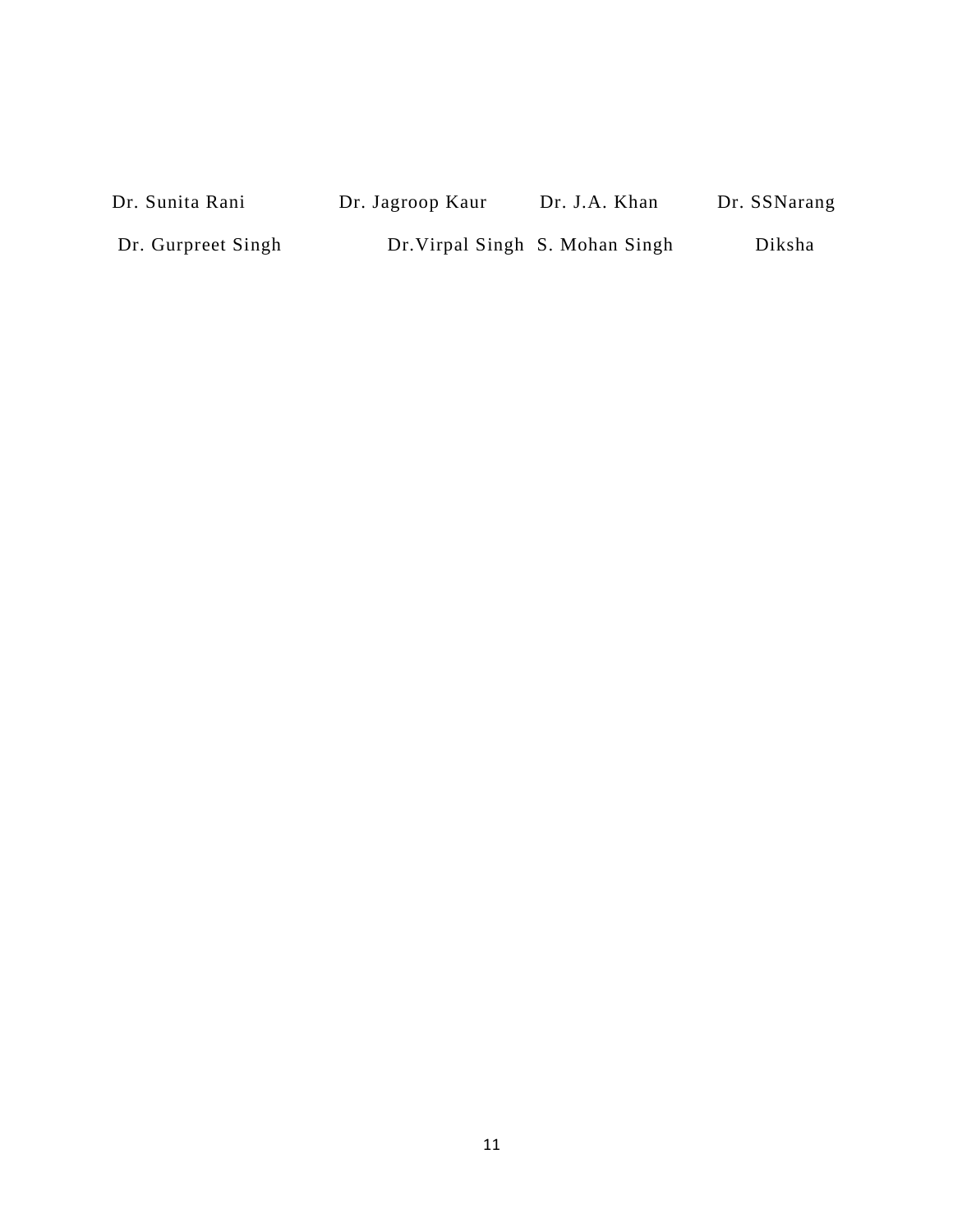# **MAPOLSCI-104 ( ii ) SOUTH ASIAN POLITICAL SYSTEMS (PAKISTAN, SRI LANKA, NEPAL AND BANGLADESH)**

| <b>Maximum Marks: 100</b>         | Pass Marks: 35%          |
|-----------------------------------|--------------------------|
| <b>Maximum External Marks: 70</b> | Pass Marks: 25           |
| <b>Maximum Internal Marks: 30</b> | Pass Marks: 10           |
| Time: 3 Hours                     | <b>Total Lectures:75</b> |

**Objectives :** This paper aims at introducing the students to some of the dominant issues in South Asia and their long-term implications on bilateral relations among the states of the region. A critical assessment of India's role in the region is the special focus of this course

# **INSTRUCTIONS FOR THE PAPER SETTER/EXAMINER**

The question paper will consist of three units: A, B and C. Unit  $A \& B$  will have four questions from the respective portion of the syllabus and will carry 10 marks each. Unit C will consist of 10 short-answer type questions which will cover the entire syllabus and will carry 30 marks in all. Each short answer type question will carry three marks.

# **INSTRUCTIONS FOR THE CANDIDATES**

Candidates are required to attempt two questions each from the Unit A  $\&$  B of the question paper and the entire Unit C. The candidates are required to give answer of each short type question in 7-10 lines.

# **UNIT-I**

- 1. Historical Background of South Asia during the Colonial Period.
- 2. Independence and the efforts at Constitution Making.
- 3. Nature of the Political System of South Asia: A Comparative Assessment.
- 4. Democracy in South Asia: Problems and Prospects.

# **UNIT-II**

- 5. Role of Military and Nuclear Politics in South Asia.
- 6. Development Issues in South Asia.
- 7. Major Issues in South Asia: Language, Ethnicity and Religion.
- 8. Impact of Globalization in South Asia.

Dr. Sunita Rani Dr. Jagroop Kaur Dr. J.A. Khan Dr. SSNarang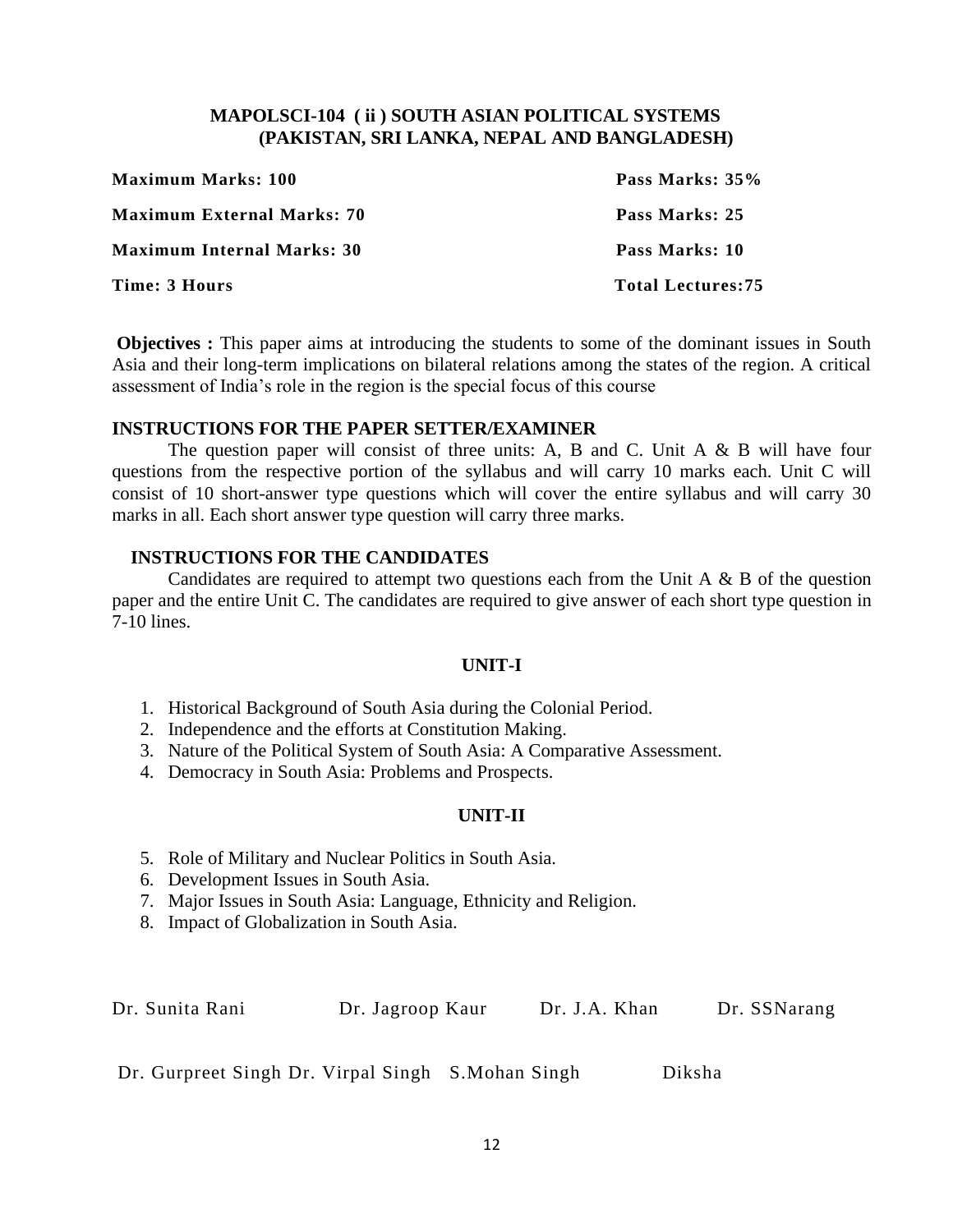- 1. N. Ahmed and P. Norton (eds.): *Parliaments in Asia*, London, Franc Class, 1999.
- 2. Alavi H. and J. Harriss: *The Sociology of Developing States in South Asia*, Basingtoke, Macmillan, 1987.
- 3. P. Bidwai, and A. Vanaik: *South Asia on a Short Fuse: Nuclear Politics and the Future of Global Disarmament*, Delhi, Oxford University Press, 1999.
- 4. M. Chadda: *Building Democracy in South Asia: India, Nepal, Pakistan*, Boulder Colorado, Lynne Rienner, 2000.
- 5. B. Crow: "The State in Bangladesh: the extension of a weak state" in S. K. Mitra (ed.) *The Post-Colonial State in Asia: Dialectics of Politics and Culture*, London, Harvester Wheat heat, 1990.
- 6. B. K. Gordon: *The Dimensions of Conflict in South Asia, Englewood Cliffs*, Prentice Hall, 1966.
- 7. S.P. Huntington: *The Third Wave: Democratization in the Late Twentieth Century*, Norman Oklahoma and London, University of Oklahoma, Press, 1991.
- 8. S. U. Kodikara (ed.): *External Compulsion of South Asian Politics*, New Delhi, Sage, 1993.
- 9. S. K. Mitra (ed.): *The Post-Colonial State in Asia: Dialectics of Politics and Culture*, London, Harvester Wheatsheat, 1990.
- 10. U. Phadnis and R. Ganguli: Ethnicity and Nation Building in South Asia, New Delhi, Sage,2000

| Dr. Sunita Rani | Dr. Jagroop Kaur | Dr. J.A. Khan | Dr. SSNarang |
|-----------------|------------------|---------------|--------------|
|                 |                  |               |              |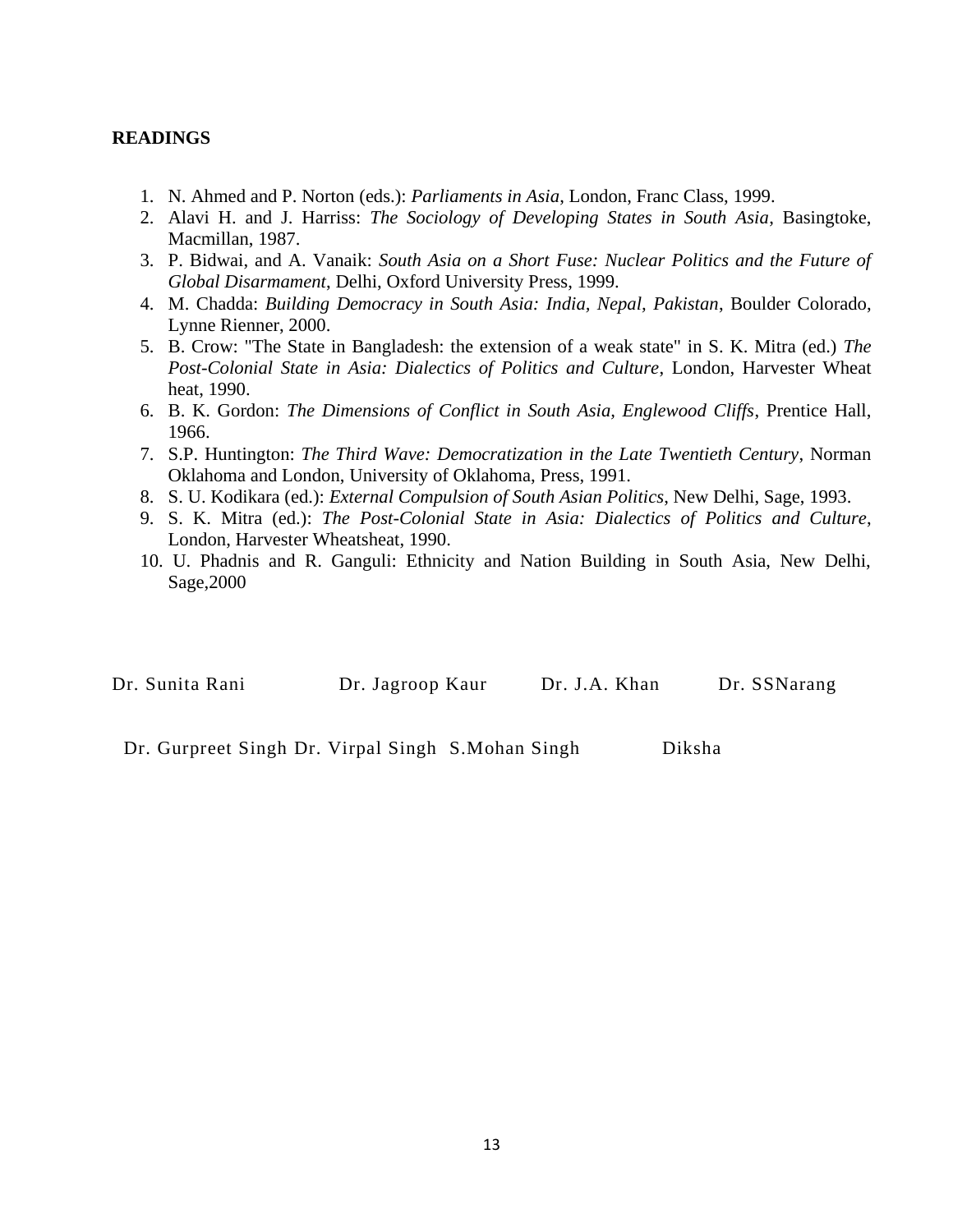#### **MAPOLSCI-104 (iii) GLOBALISATION AND ITS IMPACT ON POLITICAL SYSTEM**

| <b>Maximum Marks: 100</b>         | 1 \/LITI\.ALUTIUTEN<br>Pass Marks: 35% |
|-----------------------------------|----------------------------------------|
| Maximum External Marks: 70        | Pass Marks: 25                         |
| <b>Maximum Internal Marks: 30</b> | Pass Marks: 10                         |
| Time: 3 Hours                     | <b>Total Lectures:75</b>               |

**OBJECTIVES**: This course is designed to introduce the students to the relevance and functioning of globalization in contemporary world politics. It takes up for the purpose a detailed study of some of the major specialized international agencies under the auspice globalization.

# **INSTRUCTIONS FOR THE PAPER SETTER/EXAMINER**

The question paper will consist of Three Section: A, B and C. Sections A & B will have four questions from the respective portion of the Syllabus and will carry 10 marks each. Section C will consist of 10 short-answer type questions which will cover the entire syllabus and will carry 30 marks in all. Each short answer type question will carry three marks.

#### **INSTRUCTIONS FOR THECANDIDATES**

Candidates are required to attempt two questions each from the Sections A & B of the question paper and the entire Section C. The candidates are required to give answer of each short t ype question in 7-10 lines.

#### **UNIT-I**

- 1. Concept of Globalization and its Contours.
- 2. Factors leading to Globalization.
- 3. Globalization and Nation State: The Question of National Sovereignty.
- 4. Political Economy and Globalization: Role of TNCs and MNCs.

# **UNIT-II**

- 5. Role of WTO, IMF.
- 6. Global Conflicts and their Management-Military Power and National Security, Coercive Diplomacy and Intervention.
- 7. Critics of Globalization.
- 8. New World Global System: Women and Environment Groups.

| Dr. Sunita Rani                                    | Dr. Jagroop Kaur | Dr. J.A. Khan | Dr. SSNarang |
|----------------------------------------------------|------------------|---------------|--------------|
| Dr. Gurpreet Singh Dr. Virpal Singh S. Mohan Singh |                  |               | Diksha       |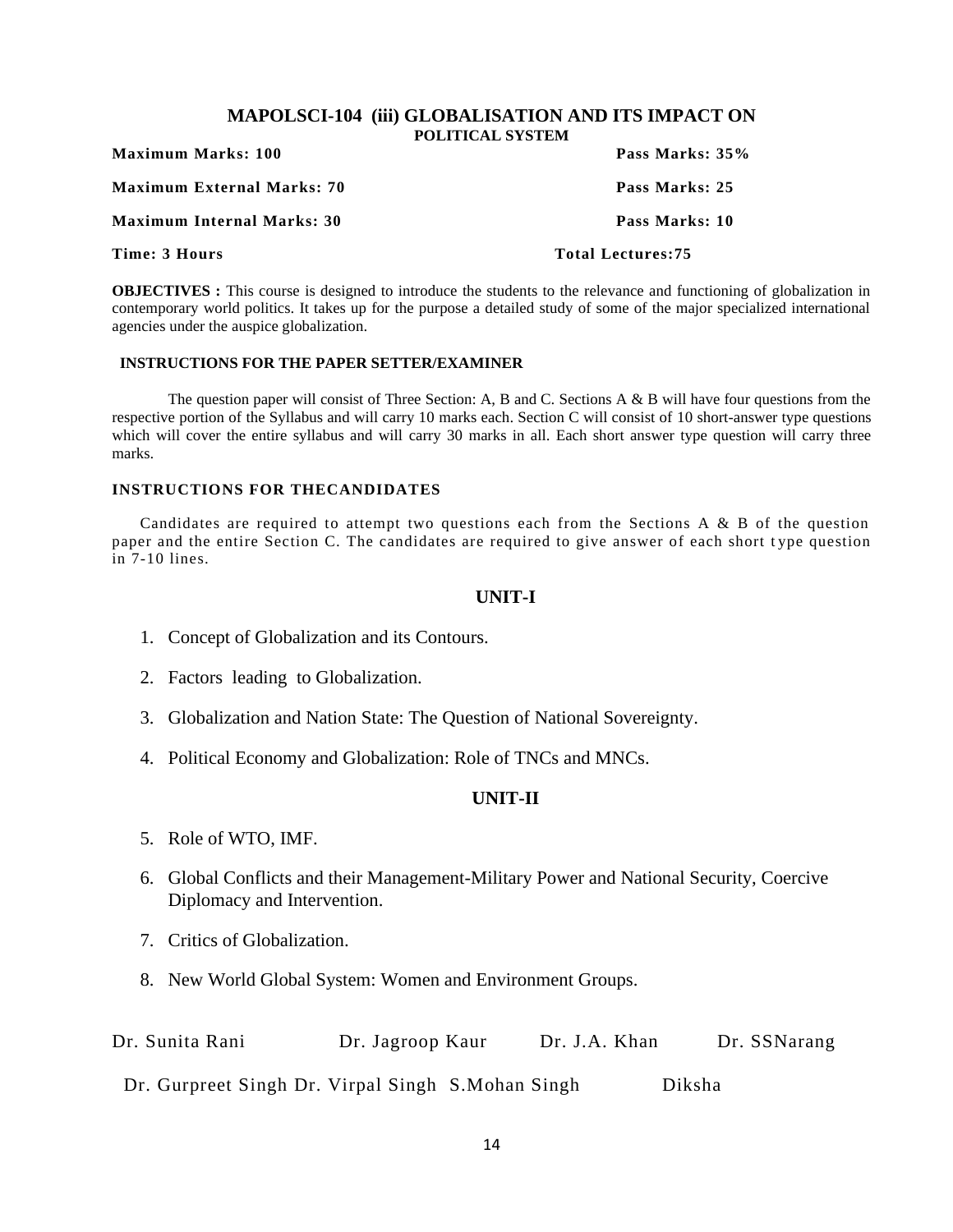- 1. P. Aghin and J. Williamson: *Growth and Inequality and Globalization,* Cambridge, Cambridge University Press, 1999.
- 2. M. Albrow: *The Global Age,* Cambridge, Policy, 1996.
- 3. A. Alesina, E. Spolaore and R. Wacziarg, *Economic Integration and Political Disintegration,* Workign Paper 6163, Chicago National Bureau of Economic Research 1997.
- 4. J. Anderson, C. Brook and A. Cockrane (eds.) *A Global World, Re-ordering Political Space,*  Oxford University Press, 1995.
- 5. M. Bordo, B. Eichengreen and D. Irwin, *Is Globalization Really Different Than Globalization a Hundred Years Ago?* National Bureau of Economic Research, Working Paper, 1995.
- 6. P. Buchanan: *The Great Betrayal: How American Sovereignty and Social Justice Are Being Sacrificed to the Gods of the Global Economy,* New York, Little Brown, 1998.
- 7. R. Burbach, O Nunez and B. Kagalitsky *Globalization and its Discontents: The Rise of Postmodern Socialisms,* London, Pluto 1997.
- 8. P. Dicken: *Global Shift: The Internationalization of Economic Activity,* London, Paul Chapman, 1992.
- 9. P. Drucker: *The Global Economy and the Nation State, Foreign Affairs,* September/October, 1997.
- 10. D. Elazar: *Constitutional zings Globalization: the Postmodern Revival of Confederal Arrangements,* Lanham Oxford, Rowman and Littlefield, 1998.
- 11. D. Hettne: *Globalism and the New Regionalism,* Basingtoke, Macmillan, 1998.
- 12. R. Holton: *Globalization and the Nation State,* Basingstoke, Macmillan, 1999.
- 13. H. Jacobson: *Networks of Interdependence: International Organizations and the Global System,* New York, Alfred A. Knopt, 1985.
- 14. K. Ohmae: *The Borderless Word,* New York, Harper Business, 1990.
- 15. K. Ohmae (ed.): *The Evolving Global Economy: Making Sense of the New World Order,*  Boston, Harvard Business School Press, 1985.
- 16. M. Waters: *Globalization,* London, Routledge, 2000.
- 17. Joseph Stiglitz Globalization & its Discontents, Penguin Books 2015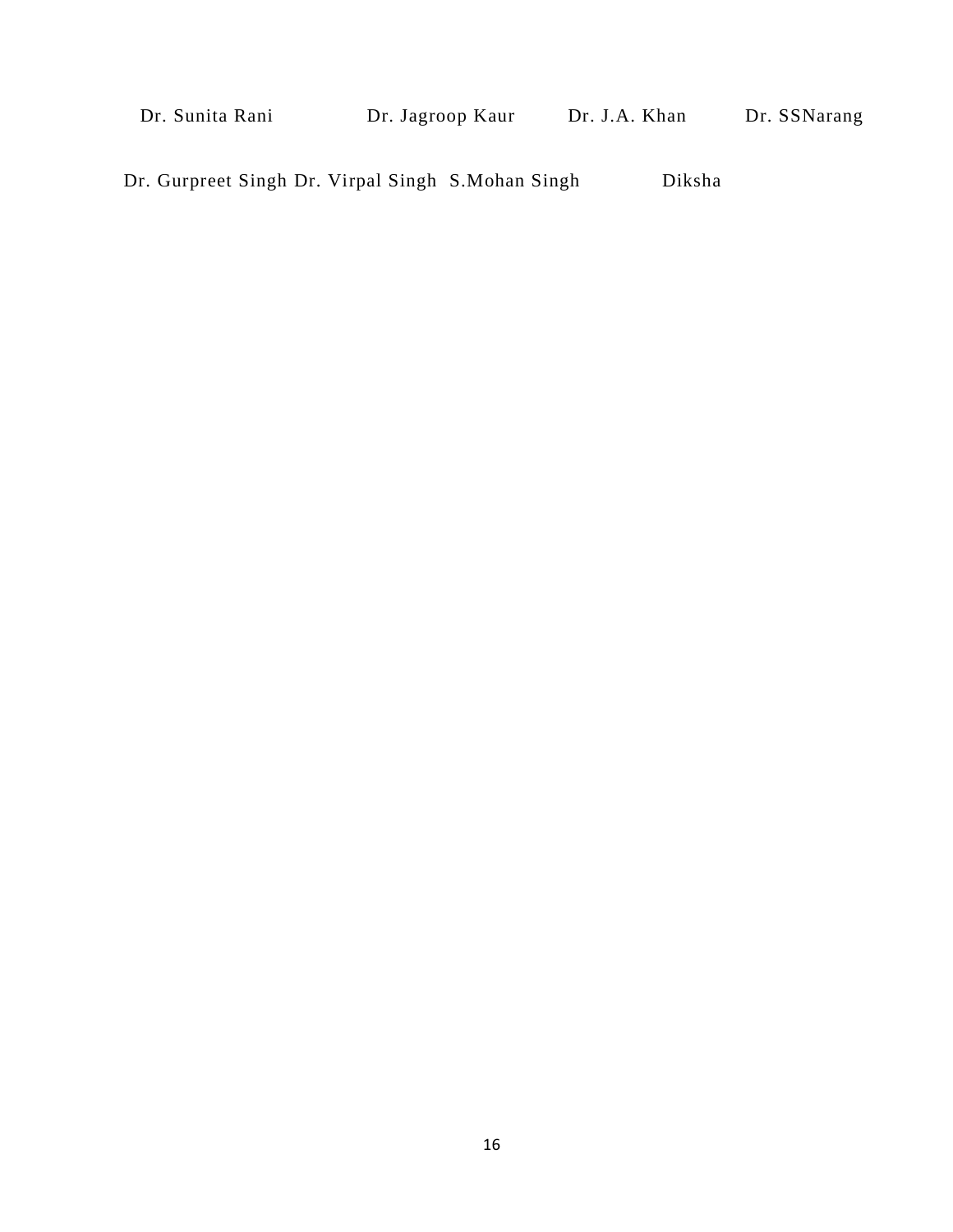#### **MAPOLSCI-104(IV) INTERNATIONAL LAW**

| <b>Maximum Marks: 100</b>         | Pass Marks: 35%          |
|-----------------------------------|--------------------------|
| <b>Maximum External Marks: 70</b> | Pass Marks: 25           |
| <b>Maximum Internal Marks: 30</b> | Pass Marks: 10           |
| Time: 3 Hours                     | <b>Total Lectures:75</b> |

**OBJECTIVES** : this paper introduces the students to the fundamentals and various other aspects of public international law

#### **INSTRUCTIONS FOR THE PAPER SETTER/EXAMINER**

The question paper will consist of Three Section: A, B and C. Sections A & B will have four questions from the respective portion of the Syllabus and will carry 10 marks each. Section C will consist of 10 short-answer type questions which will cover the entire syllabus and will carry 30 marks in all. Each short answer type question will carry three marks.

#### **INSTRUCTIONS FOR THECANDIDATES**

Candidates are required to attempt two questions each from the Sections A & B of the question paper and the entire Section C. The candidates are required to give answer of each short type question in 7 - 10 lines

#### **UNIT-1**

- 1. Definition, Nature, Basis and Sanctions of Observance of International Law
- 2. Relation between International Law and Municipal Law.
- 3. Subjects of International Law and its Changing Nature.
- 4. Sources of International Law.
- 5. Codification and Progressive Development of International Law

#### **UNIT-11**

- 6. Jurisdiction of State : Law of Sea, Extradition and Asylum
- 7. Laws of Land and Air Warfare.
- 8 State Succession : Definition, Theories, Kinds and Consequences of State Succession
- 9. War Crimes and provisions of International Law: Nuremberg and Tokyo Trials.

10. Neutrality and Intervention.

Dr. Sunita Rani Dr. Jagroop Kaur Dr. J.A. Khan Dr. SSNarang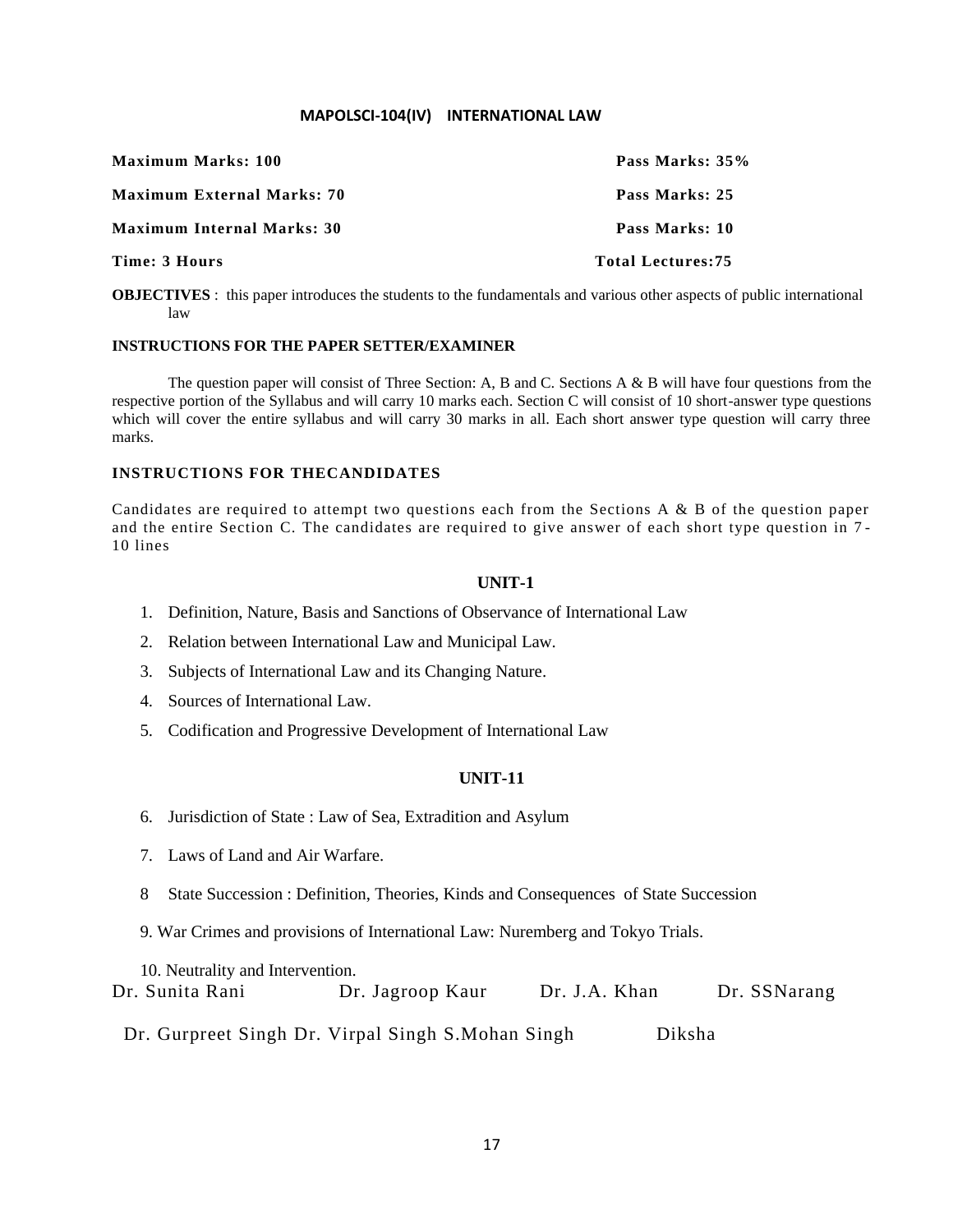- 1. J.G. Starke, *Introduction to International Law,* London, Butterworths, First Indian Reprint, 1994
- 2. Oppenhei. *International Law,* Vol. I & II, Longman Green and Company, London, 1955
- 3. J.L. Brierly, *Law of Nations,* Oxford, London, 1963
- 4. Charles G. Fenwick, *International Law,* Vakils, Feffer and Simons Pvt Ltd., Bombay, 1962
- 5. D.P.O. Connell , *International Law,* Vol. I & II, London, 1971
- 6. Max Sorensen (ed.), *Manual of Public International Law,* Macmillan, London, 1968
- 7. S.K. Kapoor, *International Law,* Central Law Agency, Allahabad, 1998
- 8. G.S. Bajwa, *Human Rights in India : Implementation and Violations,* Anmol Publication, New Delhi, 1995
- 9. R.P. Anand *New States and International Law,* Vikas, Delhi, 1972
- 10. M. Akehurst, *A Modern Introduction to International Law,* George Allen and Unwin, London, 1978
- 11. H.O. Aggarwal , International Law and Human Rights (Central Law Publications,Allahabad 2017. (Reprint)
- 12. O.P.Tandon, Internaational Law and Human Rights-Reprint, 2017.

| Dr. Sunita Rani                                    | Dr. Jagroop Kaur | Dr. J.A. Khan | Dr. SSNarang |
|----------------------------------------------------|------------------|---------------|--------------|
| Dr. Gurpreet Singh Dr. Virpal Singh S. Mohan Singh |                  | Diksha        |              |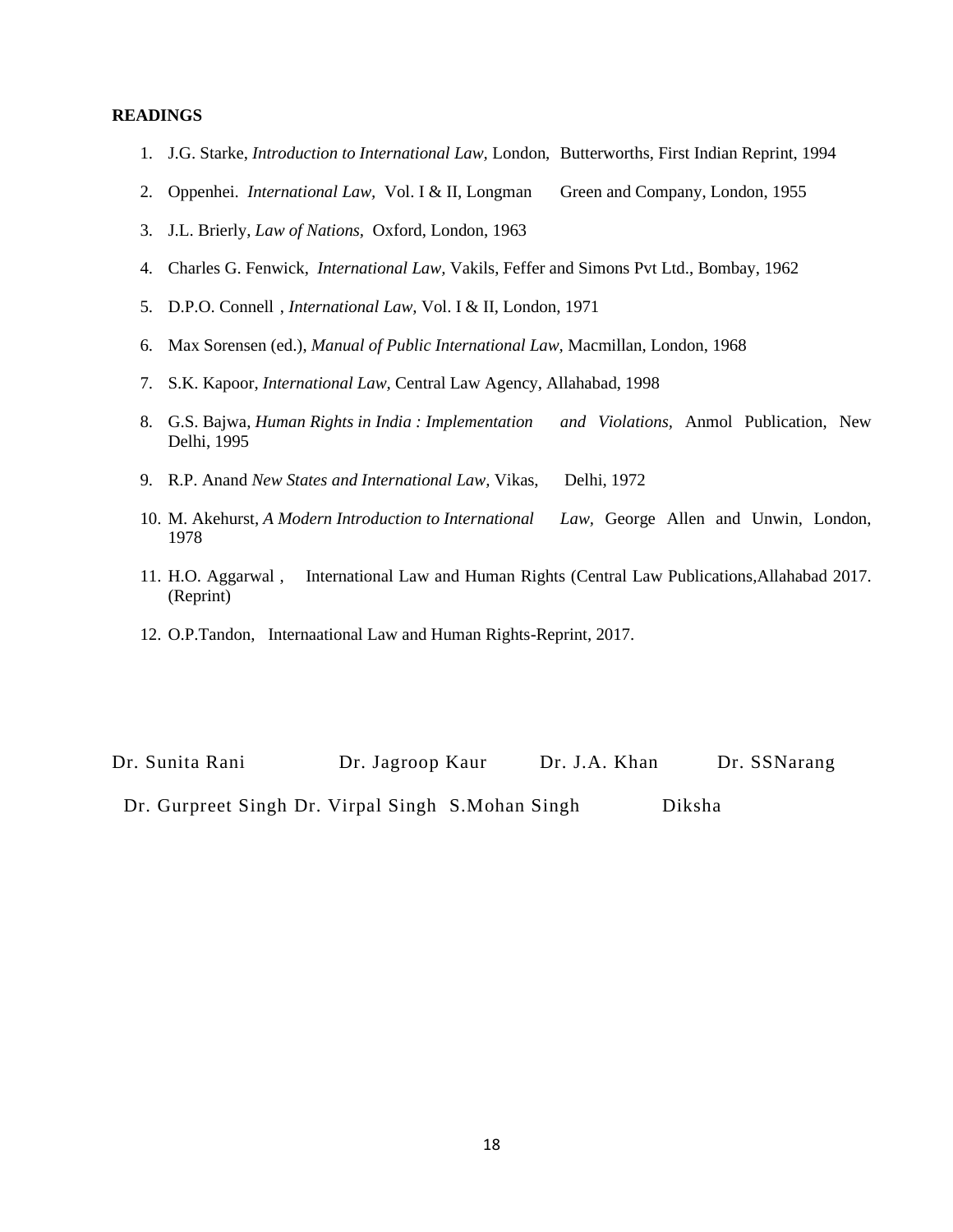#### **MAPOLSCI-104(V) SIKH POLITICAL THOUGHT (1469 -1708 )**

| <b>Maximum Marks: 100</b>         | Pass Marks: 35%          |
|-----------------------------------|--------------------------|
| <b>Maximum External Marks: 70</b> | Pass Marks: 25           |
| <b>Maximum Internal Marks: 30</b> | Pass Marks: 10           |
| Time: 3 Hours                     | <b>Total Lectures:75</b> |

**OBJECTIVES**: The course aims at introducing students to the key concepts which are the building blocks of the Sikh Political Thought. Each concept will be studied in terms of the main debates over its nature and scope in the discipline and its relationship with other concepts. After doing this course, the student will be able to discern the conceptual debates which underlie Sikh Political Phenomena.

#### **INSTRUCTIONS FOR THE PAPER SETTER/EXAMINER**

The question paper will consist of Three Section: A, B and C. Sections A & B will have four questions from the respective portion of the Syllabus and will carry 10 marks each. Section C will consist of 10 short-answer type questions, which will cover the entire syllabus and will carry 30 marks in all. Each short answer type question will carry three (3) marks.

#### **INSTRUCTIONS FOR THE CANDIDATES**

Candidates are required to attempt two questions each from the Sections A & B of the question paper and the entire Section C. The candidates are required to give answer of each short type question in 50 words i.e. in 7-10 lines.

#### **UNIT-1**

1. Contemporary Socio: Political conditions during the in the time period of the Sikh Gurus. 2.Miri-Piri, Akal Takhat and Creation of Khalsa.

3.Singh Sabha Movement, Gurduwara Reform , Sarbat Khalsa and Dharam yudh.

4.Gender Equality and Environment Concerns: Sikh Perspective.

#### **UNIT-11**

5. Concept of State.

6. Secularism and Multicultural ethos in sikhsim.

7.Status of Women and Sikhism.

- 8. Environmental Issues and Sikh Perspective.
- 9. Relevance of Sikh Gurus' Teachings.

Dr. Sunita Rani Dr. Jagroop Kaur Dr. J.A. Khan Dr. SSNarang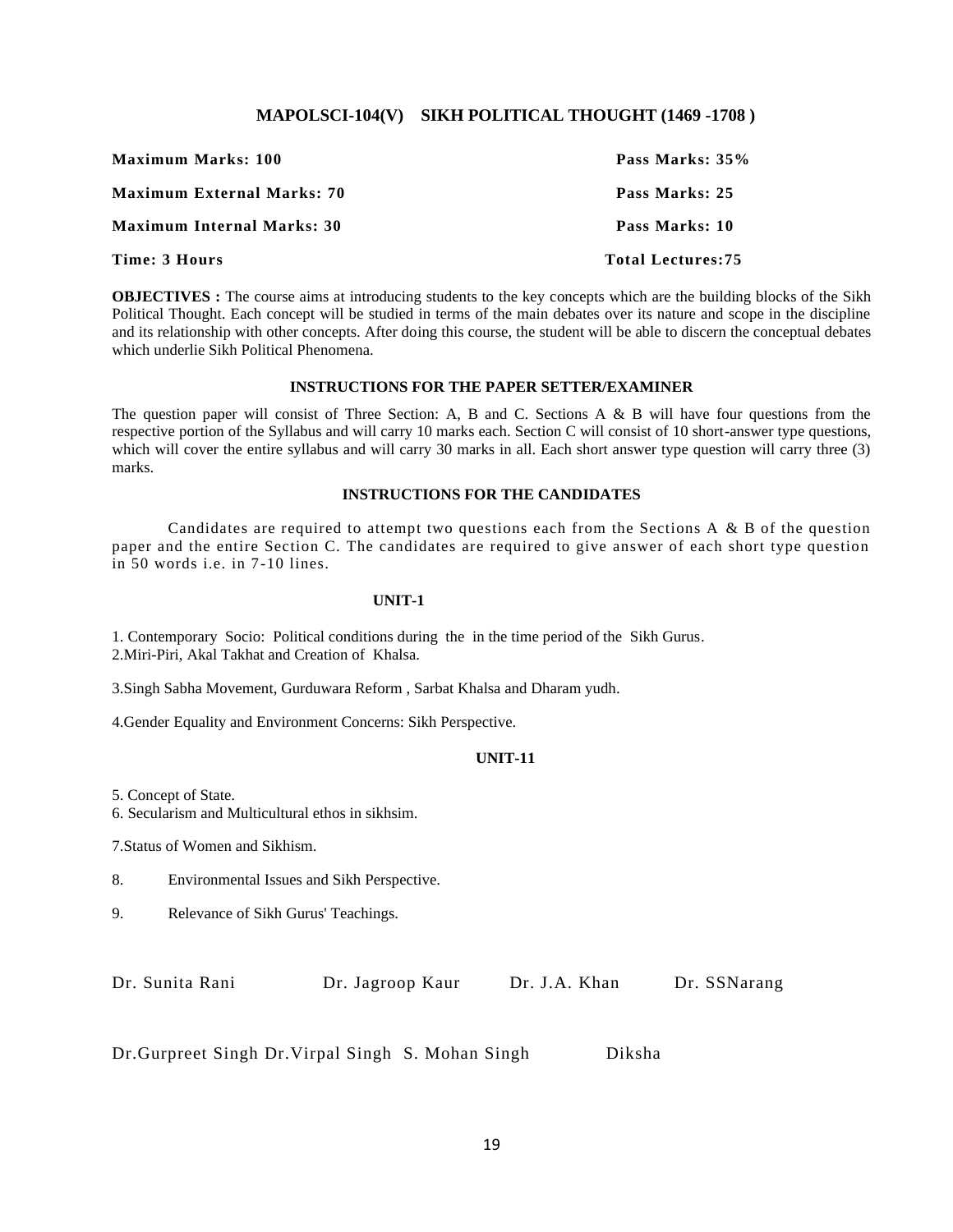- 1. Jasbir Singh Ahluwalia, *The Sovereignty of the Sikh Doctrine*, Singh Brothers, Amritsar, 2006.
- 2. J. D. Cunningham, *History of The Sikhs*, Satvic Media Pvt. Ltd., Amritsar, 2005.
- 3. G. S. Deol, *Social and Political Philosophy of Guru Nanak and Guru Gobind Singh*, New Academic Publishing Co., Jalandhar, 1976.
- 4. Surjit Singh Gandhi, *History of Sikh Gurus Retold,* Vol. 1 & 2, Atlantic Publishers, New Delhi, 2009.
- 5. J. S. Grewal, *The Sikhs Ideology*, Institutions, and Identity, OUP, New Delhi, 2009.
- 6. Hari Ram Gupta, *History of the Sikhs*, Vol. 1, Munshiram Manoharlal Publishers Pvt. Ltd., New Delhi, 2008.
- 7. Gurdev Singh Hansrao, *Ideology of Sikh Gurus*, Hansrao Publishers, Ropar, 1990.
- 8. Gurdeep Kaur, *Political Ideas of Sikh Gurus,* Deep and Deep publications, New Delhi, 1990.
- 9. Gurdeep Kaur, *Political Ethics of Guru Granth Sahib,* Deep and Deep publications, New Delhi, 2000.
- 10. Max Arthur Macauliffe, *The Sikh Religion*, Vol.1 To 6, Satvic Media Pvt. Ltd., Amritsar, 2009
- 11. Kharak Singh Mann, Jasbir Singh and(ed.), *Recent Researches in Sikhism*, Publication Bureau, Punjabi University, Patiala, 2002.
- 12. W. H. McLeod, *Prem Sumarag*, OUP, New Delhi, 2006.
- 13. Gopal Singh Puri, Dr. *Multi Cultural Society And Sikh Faith*, Falcon Books, New Delhi,1992.
- 14. Avtar Singh and Gurnam Kaur, Philosophical Perspectives of Sikhism, Publications Bureau, Punjabi University, Patiala.
- 15. Daljeet,Singh, *Essentials Of Sikhism*, Singh Brothers, Amritsar, 2004.
- 16. Darshan Singh, *Key Words In Guru Granth Sahib,* The Sikh University Press, Waremme, 2009.
- 17. Darshan Singh, The Khalsa in Comparative Perspective, Singh Brothers, Amritsar.
- 18. Jaspal Singh, *Raj Da Sikh Sankalp*, Navyug, New Delhi, 1990.
- 19. Kanwarjit Singh, *Political Philosophy of The Sikh Gurus,* Atlantic Publishers & Distributors, New Delhi, 1989.
- 20. Kapur Singh , *Sikhism An Ecumenical Religion*, Institute of Sikh Studies, Chandigarh, 1993.
- 21. Kapur Singh, *Parasaraprasna*, GNDU, Amritsar, 2001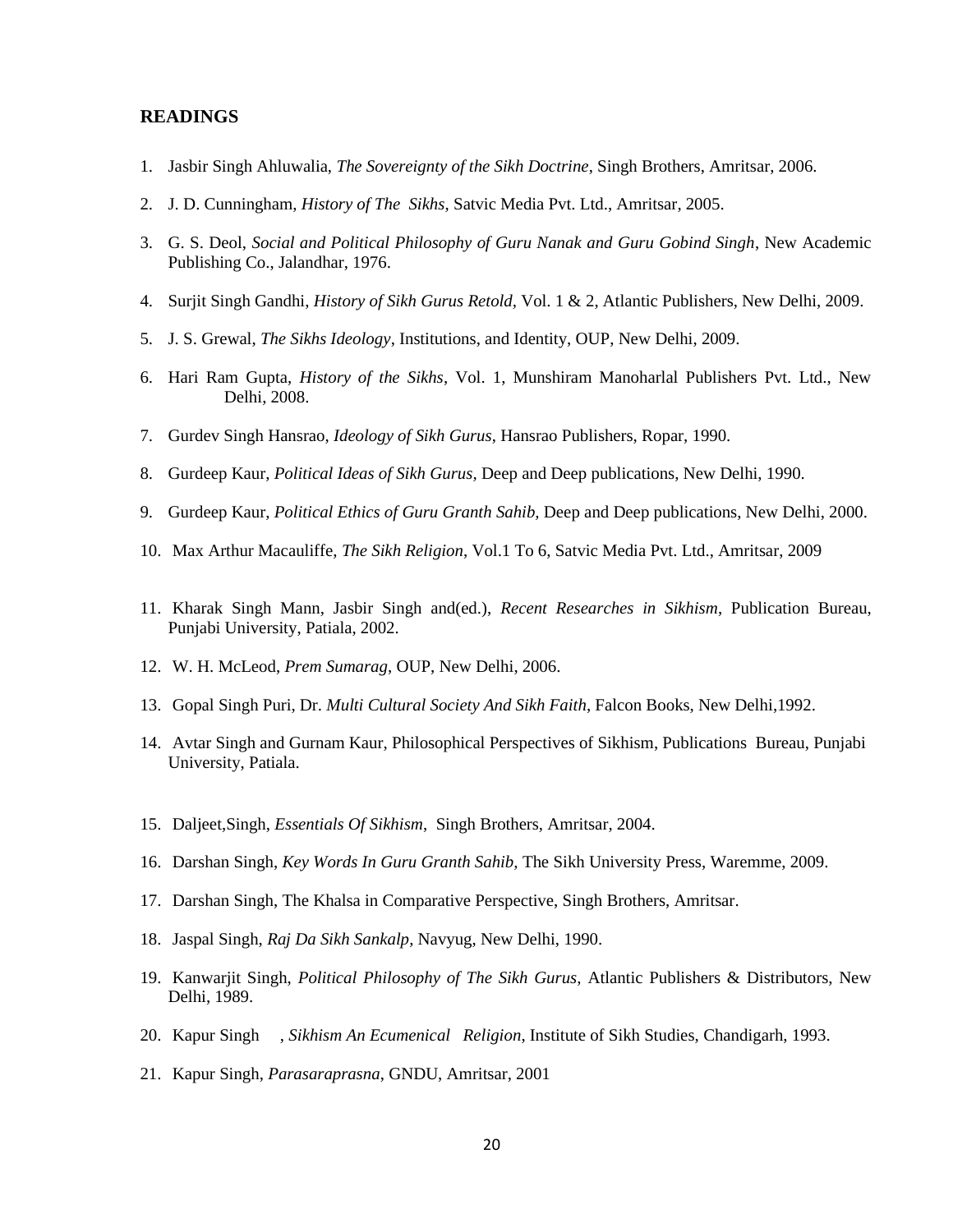- 22. Kapur Singh, *Sikhism for Modern Man*, GNDU, Amritsar, 2006.
- 23. Kharak Singh,et.all , *Fundamental Issues in Sikh Studies*, Institute of Sikh Studies, Chandigarh,1992.
- 24. Kharak Singh (ed.), *Khalsa And Twenty First Century, Institute Of Sikh Studies,* Chandigarh, 1999.
- 25. Nirbhai Singh, *Philosophy of Sikhism*, Atlantic Publishers and Distributors, New Delhi, 2003.
- 26. Santokh Singh, *Philosophical Foundations of the Sikh Value System*, Munshiram Manoharlal Publishers Pvt. Ltd.,Delhi, 1982.
- 27. Sher Singh, *Social and Political philosophy of Guru Gobind Singh*, Sterling Publishers(P) ltd., Delhi, 1967.
- 28. Surdarshan Singh, *Sikh Religion Democratic Ideals and Institutions,* Singh Brothers, Amritsar, 2009.
- 29. Arvinder Singh, *Sikh Political Thought*, Unistar, Chandigarh, 2015

| Dr. Sunita Rani | Dr. Jagroop Kaur | Dr. J.A. Khan | Dr. SSNarang |
|-----------------|------------------|---------------|--------------|
|-----------------|------------------|---------------|--------------|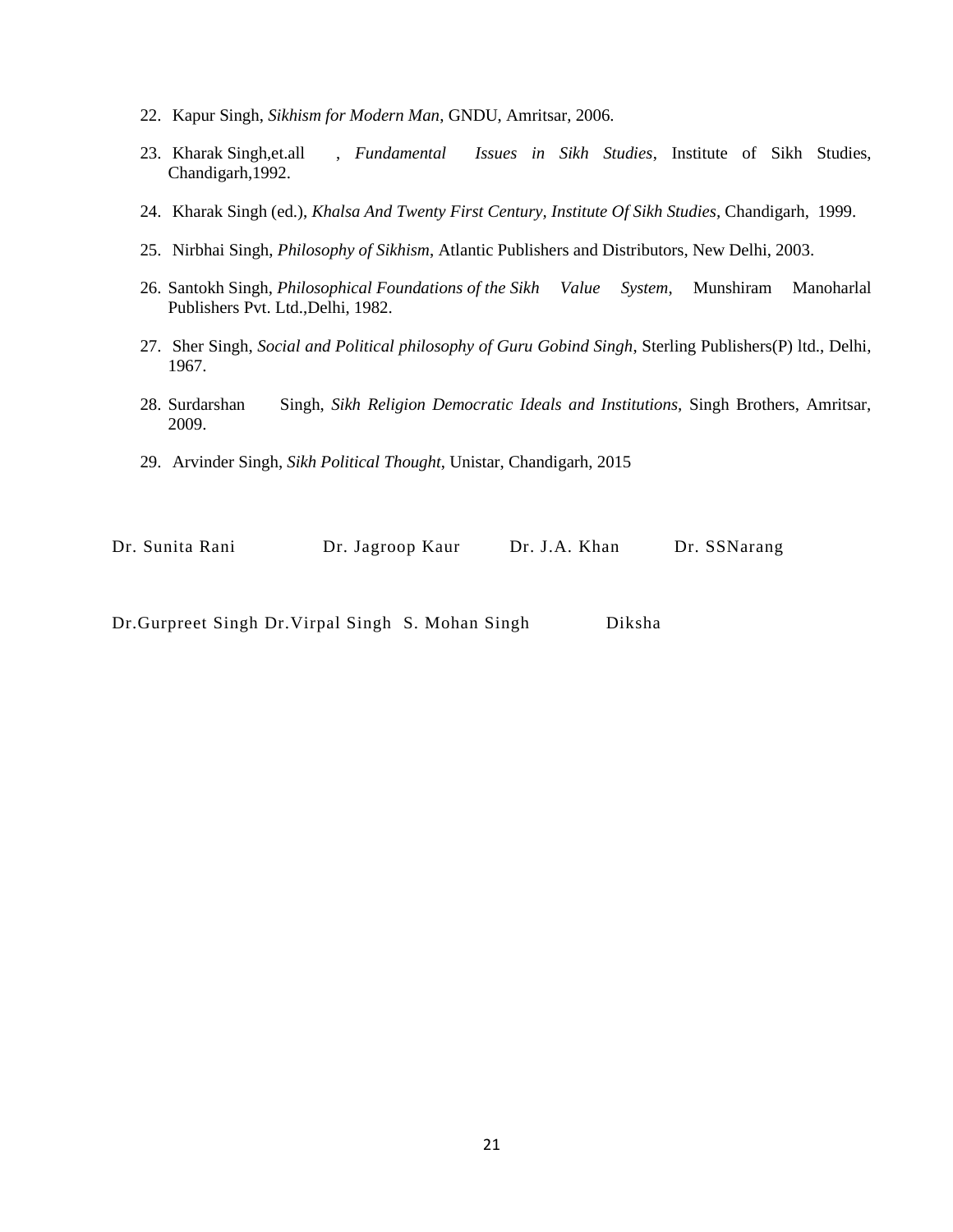# **SEMESTER-II**

# **MAPOLSCI- 201: INDIAN POLITICAL THOUGHT-I1**

| <b>Maximum Marks: 100</b>         | Pass Marks: 35%          |
|-----------------------------------|--------------------------|
| <b>Maximum External Marks: 70</b> | Pass Marks: 25           |
| <b>Maximum Internal Marks: 30</b> | Pass Marks: 10           |
| Time: 3 Hours                     | <b>Total Lectures:75</b> |

**OBJECTIVES:** the paper introduces the major themes of Indian political thought particularly during the Indian national movement through a study of the contribution of key thinkers during this period

# **INSTRUCTIONS FOR THE PAPER SETTER/EXAMINER**

The question paper will consist of Three Units: A, B and C. Unit  $A \& B$  will have four questions from the respective portion of the Syllabus and will carry 10 marks each. Unit C will consist of 10 short-answer type questions which will cover the entire syllabus and will carry 30 marks in all. Each short answer type question will carry three marks.

# **INSTRUCTIONS FOR THE CANDIDATED**

Candidates are required to attempt two questions each from the Unit A & B of the question paper and the entire Unit C. The candidates are required to give answer of each short type question in 7-10 lines.

# **UNIT-I**

- 1. Bal Gangadhar Tilk
- 2. Ravinder Nath Tegore
- 3. M.K. Gandhi
- 4. Arbundo Gosh

# **UNIT-11**

- 5. Muhamad Iqubal
- 6. M.N.Roy
- 7. V. D. Savarker
- 8. B. R. Ambedkar

Dr. Sunita Rani Dr. Jagroop Kaur Dr. J.A. Khan Dr. SSNarang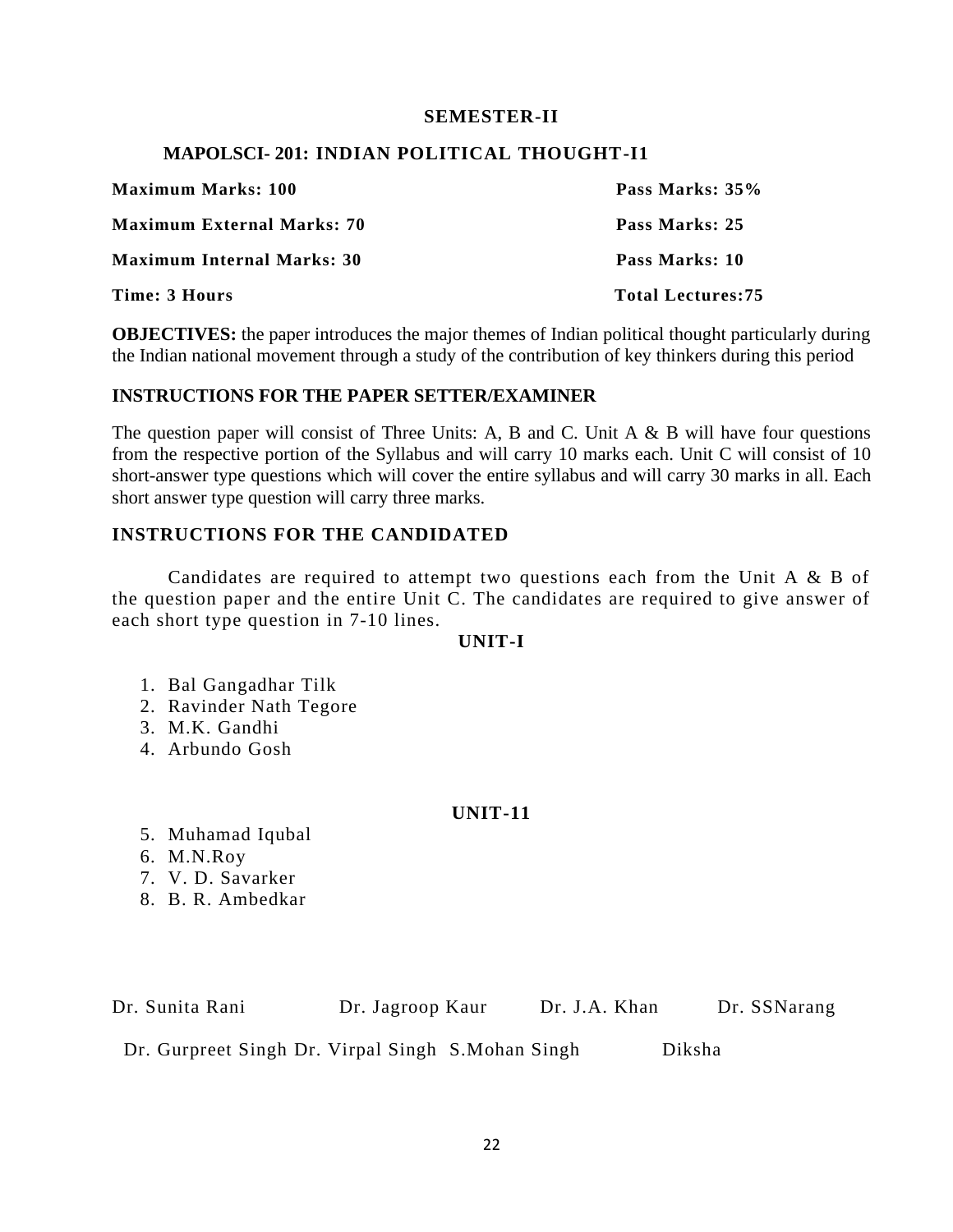- 1. Verma, V.P: Modern Indian Political Thought, Lakshmi Narain Agarwal, Agra.
- 2. Appadorai, A.: Indian Political Thinking, Through the Ages, Delhi, Khanna Publishers, 1992.
- 3. Bali, Dev Raj: Modern Indian Thought, Sterling Publishers, New Delhi.
- 4. Bhagwan Vishnoo: Indian Political Thinkers, Atam Ram and Sons, Delhi.
- 5. Nanda, S.S.: Modern Indian Political Thinkers (Pbi.) Nanda Publishing House, Patiala.
- 6. Jha, M.N.: Modern Indian Political Thought, Meenakshi Parkashan, Meerut.
- 7. Saxena, Kiran: Modern Indian Political Thought, Chetna Publication, New Delhi.
- 8. Desai, A.R.: Social Background of Indian Nationalism, Bombay, Popular Parkashan, Reprint, 2005.
- 9. Gupta, Ram Chandra: J.P from Marxism to Total Revolution, Sterling Publishers, New Delhi.
- 10. Sharma, Bishan Sarup: Gandhi as a Political Thinker, Indian Press Publication, Allahabad.
- 11. Bajwa, D.K.: Jayaprakash Naryan and Indian Politics, Deep & Deep Publication, New Delhi. 1987.

Dr. Sunita Rani Dr. Jagroop Kaur Dr. J.A. Khan Dr. SSNarang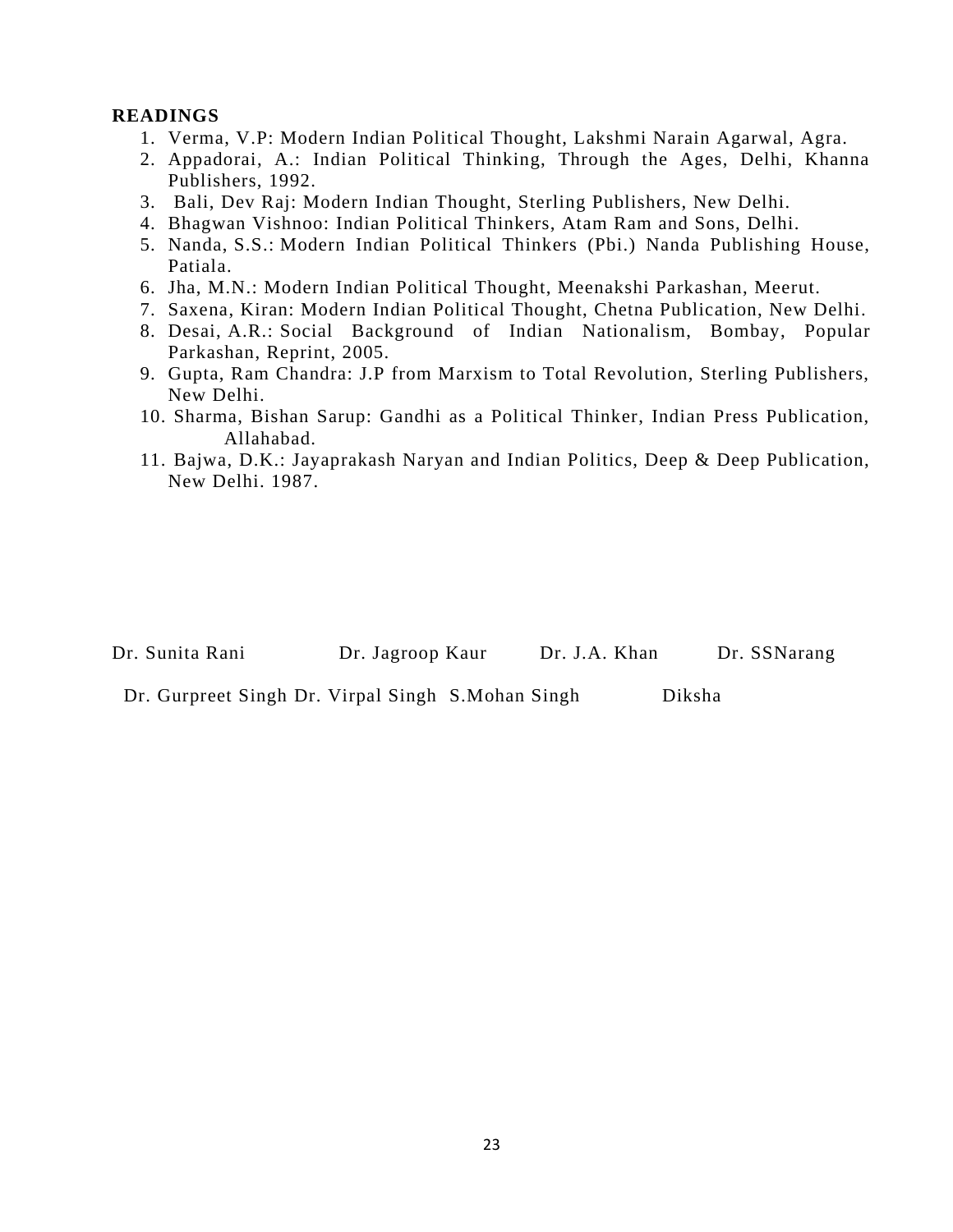# **MAPOLSCI - 202: CONTEMPORARY ISSUES IN INTERNATIONAL RELATIONS**

| <b>Maximum Marks: 100</b>         | Pass Marks: 35%          |
|-----------------------------------|--------------------------|
| <b>Maximum External Marks: 70</b> | Pass Marks: 25           |
| <b>Maximum Internal Marks: 30</b> | Pass Marks: 10           |
| Time: 3 Hours                     | <b>Total Lectures:75</b> |

**OBJECTIVES**: the purpose of this paper is to provide an historical overview of major contemporary in international relations since the beginning of the twentieth century.

# **INSTRUCTIONS FOR THE PAPER SETTER/EXAMINER**

The question paper will consist of Three Section: A, B and C. Sections A & B will have four questions from the respective portion of the Syllabus and will carry 10 marks each. Section C will consist of 10 short-answer type questions which will cover the entire syllabus and will carry 30 marks in all. Each short answer type question will carry three marks.

# **INSTRUCTIONS FOR THECANDIDATES**

Candidates are required to attempt two questions each from the Sections A & B of the question paper and the entire Section C. The candidates are required to give answer of each short type question in 7-10 lines

# **UNIT-I**

- 1. Cold War and Post Cold War Era.
- 2. Global Politics: International to Global
- 3. Role of Non-State Actors in International Politics.
- 4. Gender Issues: Empowerment of Women.

# **UNIT-II**

- 5. Climate Change and Environmental Concerns.
- 6. Human Rights, Migration and Refugees.
- 7. International Terrorism.
- 8. Role of Religion, Culture and Identity Politics.

Dr. Sunita Rani Dr. Jagroop Kaur Dr. J.A. Khan Dr. SSNarang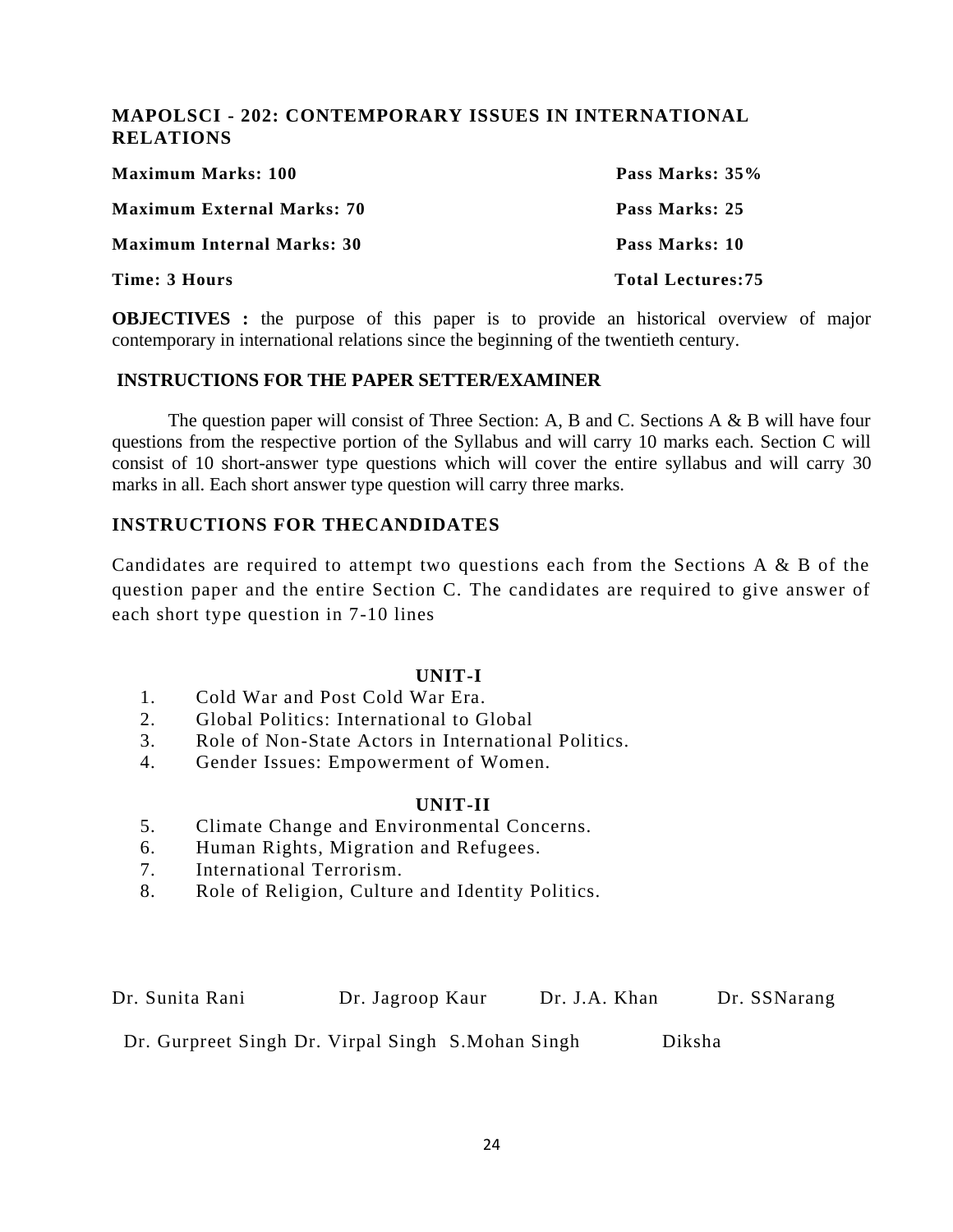- 1. Parmjit Kaur Gill and Sheveta Sehgal: *Dynamics of International RelationsMoving From International to Global: Theory and Issues*, New Delhi: Atlantic, 2012.
- 2. Charles Kegley W. Jr. and Shannon L.: *World Politics Trends and Transformation*, Blanton New York: Wadsworth, 2011.
- 3. Stephine Lawson: *International Relations*, London; Polity, 2004.
- 4. Robert O.Brien et.al: *Contesting Global Governance: Multilateral Economic Institutions and Global Social Movements*, U.K. Cambridge University Press, 2000.
- 5. Raymond Duncun,W., et. al: *World Politics in 21st Century*, U.S. Addison Welsley, Longman,2002
- 6. R.C. Mishra: *Security in South Asia: Cross Border Analysis*, ND, Authors Press, 2000.
- 7. Gregory M. Scott: *21 Debated Issues in World Politics,* New Jersey, Prentice Hall, 2000.
- 8. Robert Jackson and George Sorenson: *Introduction to International Relations Theories and Approaches*, New York: OUP, 2007.
- 9. John Baylis and Steve Smith: *The Globalisation of World Politics*, New York; OUP, 2011.
- 10. Charles S. Pearson: *Economics and Global Environment*, New York: Cambridge University Press,2000.
- 11. Ronald M. Shapiro et.al.: *The Power of Nice*, US, John Willey & Sons,1991.

| Dr. Sunita Rani | Dr. Jagroop Kaur | Dr. J.A. Khan | Dr. SSNarang |
|-----------------|------------------|---------------|--------------|
|-----------------|------------------|---------------|--------------|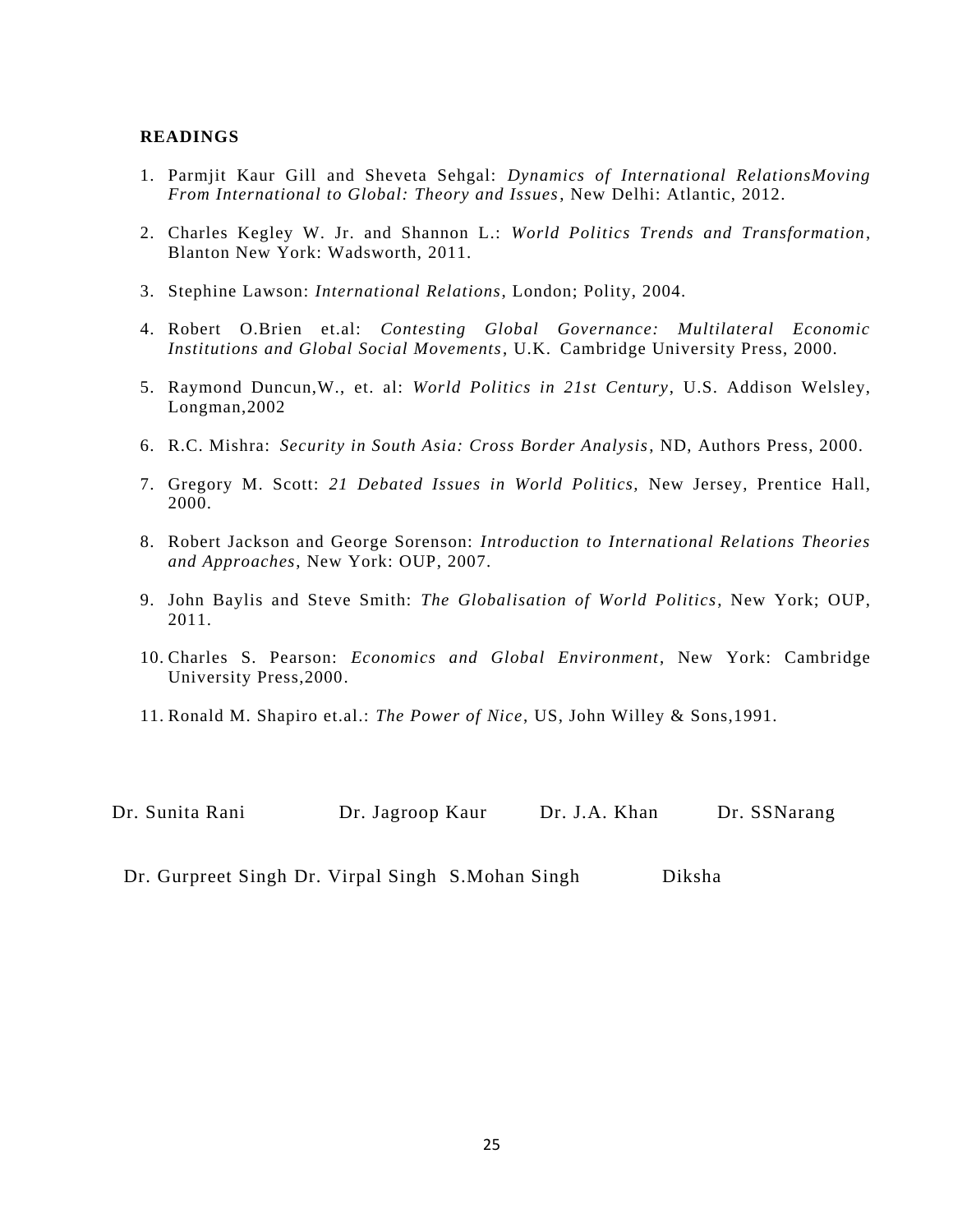# **MAPOLSCI – 203: LIBERAL POLITICAL THEORY**

| <b>Maximum Marks: 100</b>         | Pass Marks: 35%          |
|-----------------------------------|--------------------------|
| <b>Maximum External Marks: 70</b> | Pass Marks: 25           |
| <b>Maximum Internal Marks: 30</b> | Pass Marks: 10           |
| Time: 3 Hours                     | <b>Total Lectures:75</b> |

**OBJECTIVES:** This paper aims to introduce to the students the major themes of liberal political Theory. For this purpose, the paper undertakes a study of the key thinkers of this tradition.

#### **INSTRUCTIONS FOR THE PAPER SETTER/EXAMINER**

The question paper will consist of Three Units A, B and C. Unit A & B will have four questions from the respective portion of the Syllabus and will carry 10 marks each. Unit C will consist of 10 short-answer type questions which will cover the entire syllabus and will carry 30 marks in all. Each short answer type question will carry three marks.

# **INSTRUCTIONS FOR THE CANDIDATED**

Candidates are required to attempt two questions each from the Unit A & B of the question paper and the entire Section C. The candidates are required to give answer of each short type question in 7-10 lines.

# **UNIT-I**

- 1. Liberalism: Meaning, Genesis, Development of Classical Liberalism.
- 2. Development of Modern Liberalism, Liberalism and Welfare State, Contemporary Liberalism.
- 3. Locke
- 4. Rousseau

# **UNIT-II**

- 5. Montesquieu
- 6. Bentham
- 7. J.S. Mill
- 8. T.H Green.

| Dr. Sunita Rani | Dr. Jagroop Kaur | Dr. J.A. Khan | Dr. SSNarang |
|-----------------|------------------|---------------|--------------|
|                 |                  |               |              |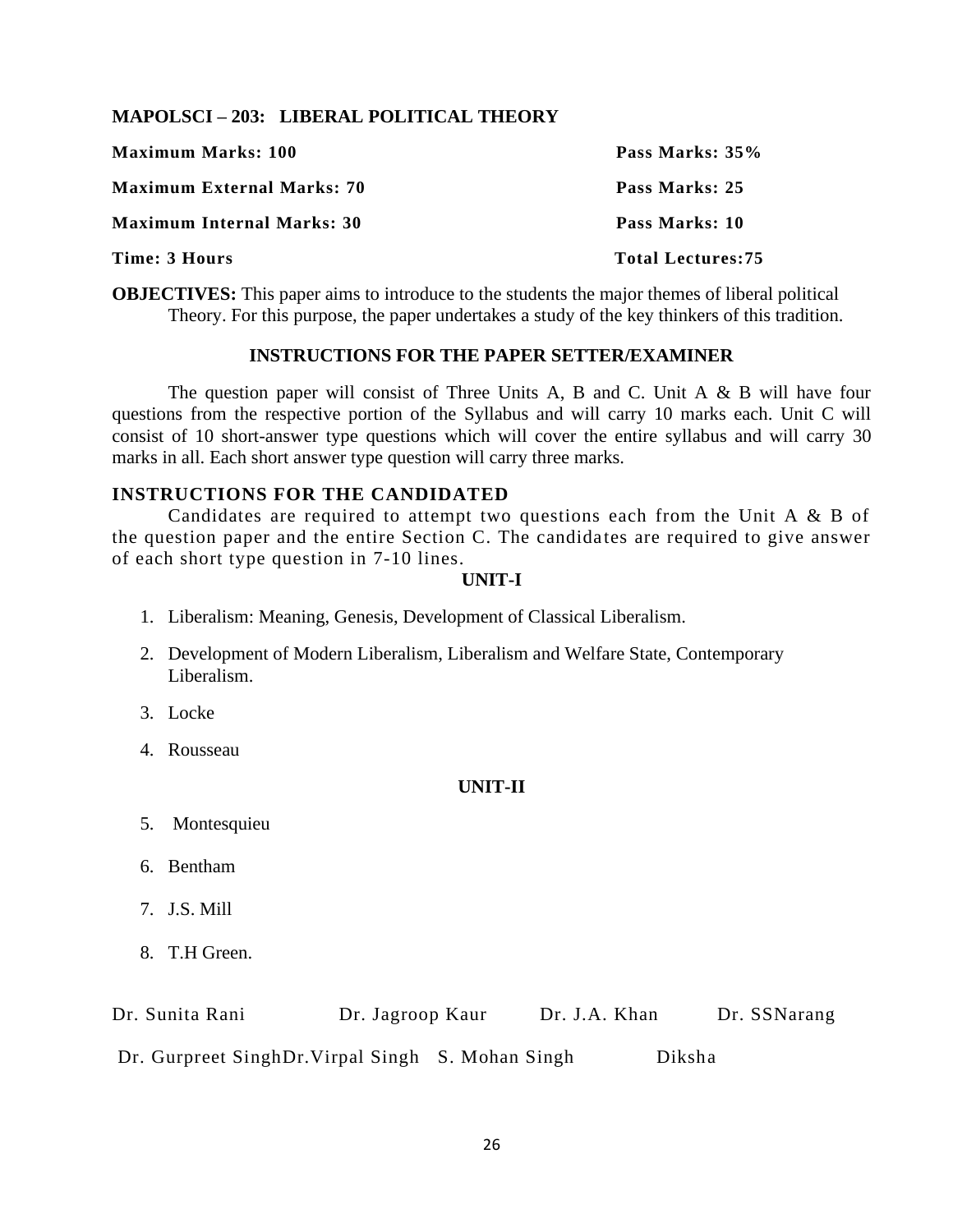- 1. Arblaster, A., *The Rise and Decline of Western Liberalism,* Oxford: Basil Blackwell 1984.
- 2. Gray, J., *Liberalism*, 2nd ed., Milton Keynes, Open University Press, 1995.
- 3. Crowling, M., *Mill and Liberalism*, Cambridge, Cambridge University Press, 1963.
- 4. Warburten, N., Pike J & Matraves, D., *Reading Political Philosophy Machiavelli to Mill*, London, Routledge in Association with Op en University, 2000.
- 5. Barker, E., *The Political Thought of Plato and Aristotle*, New York, Do ver Publication 1959.
- 6. Bhandari, D.R., *History of European Political Philosophy*, The Banglore Printing and Publishing Co. Ltd., Banglore, 1952.
- 7. Sabine, Geor ge H., *A Histor y of Political Theory*, Ox ford and JBH Publishing Co., New Delhi, Indian Edition, 1973.
- 8. Patil,S.H., *Modern Western Political Thought*, Print well Publisher, Jaipur, 1988.
- 9. Maxey, *Political Philosophies*, 5th Edition, 1956.
- 10. Suda, J.P., *Modern Political Thought,* Meerut, 1964.
- 11. Wayper, C.L., *Political Thought*, Universities Press Ltd., London, 1958.
- 12. Gettell, R.G., *History of Political Thought*, London, 1951.
- 13. Ebenstein,William, Great Political Thinkers, Oxford Publishing Co., Caicutta Indian Edi., 1969.
- 14. Mukherjee, Subrata & Ramaswamy Sushila, *A History of Political Thought: Plato to Marx,* New Delhi, Prentice Hall, 2013.
- 15. Mahajan,V.D., *Recent Political Thought,* Premier Publishing Co., Delhi, 1953.
- 16. Macpherson, C.B., *The Political Theory of Possessive Individualism: Hobbes to Locke*, Oxford. Clarenden Pres, 1973.
- 17. Hobhouse, L.T., *Liberalism*, London, Oxford University Press, 1964.
- 18. Jagroop Kaur, *Western Political Thought (Punjabi)*, Patiala: Twenty First Century Pub., 2014.
- 19. Andrew Heywood, *Political Ideologies: An Introduction*, Palgrave Macmillan , New York, 2014

| Dr. Sunita Rani<br>Dr. Jagroop Kaur | Dr. J.A. Khan<br>the contract of the contract of the contract of the contract of the contract of the contract of the contract of | Dr. SSNarang |
|-------------------------------------|----------------------------------------------------------------------------------------------------------------------------------|--------------|
|-------------------------------------|----------------------------------------------------------------------------------------------------------------------------------|--------------|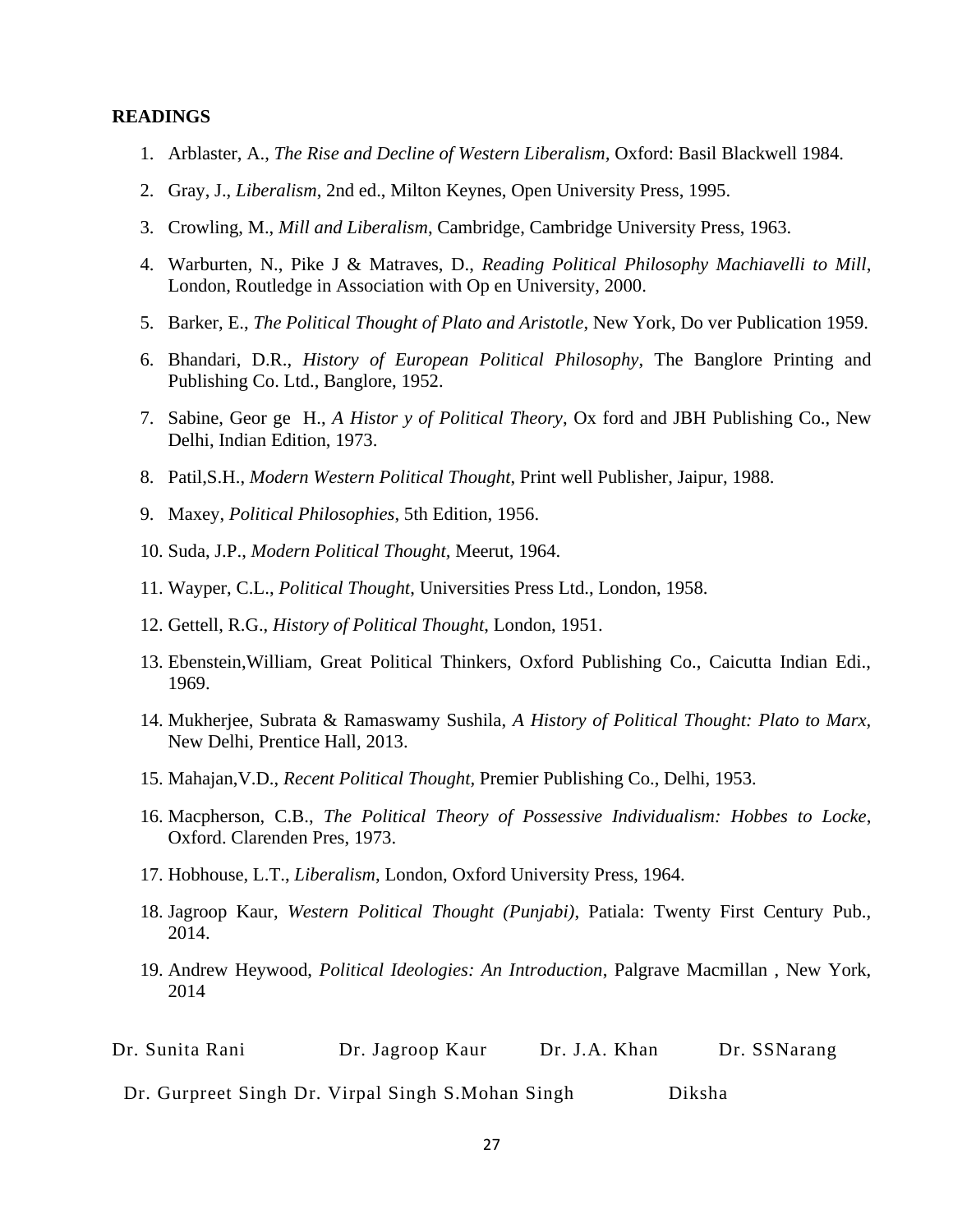# **ELECTIVE PAPERS**

#### **MAPOLSCI- 204 ( i ) POLITICAL PROCESS IN INDIA**

| <b>Maximum Marks: 100</b>         | Pass Marks: 35%          |
|-----------------------------------|--------------------------|
| <b>Maximum External Marks: 70</b> | Pass Marks: 25           |
| <b>Maximum Internal Marks: 30</b> | Pass Marks: 10           |
| Time: 3 Hours                     | <b>Total Lectures:75</b> |

**OBJECTIVE OF THE COURSE:** This course aims to introduce students to politics in india as it has evolved after decolonization. The themes discussed during the course will be those that are crucial to the understanding of the way political processes in the largest democracy of the world unfold in varying form. The paper takes up the issues for discussion related to the way democratic politics in India has evolved and been shaped in an underdeveloped, multiethnic setting along the lines of caste, class, and linguistic and religious identities. It also focuses on the way India's democratic state has fared in promoting economic development, both growth and equity.

#### **INSTRUCTIONS FOR THE PAPER SETTER/EXAMINER**

The question paper will consist of Three Units A, B and C. Sections  $A \& B$  will have four questions from the respective portion of the Syllabus and will carry 10 marks each. Unit C will consist of 10 short-answer type questions which will cover the entire syllabus and will carry 30 marks in all. Each short answer type question will carry three marks.

#### **INSTRUCTIONS FOR THE CANDIDATED**

Candidates are required to attempt two questions each from the Units A  $\&$  B of the question paper and the entire Unit C. The candidates are required to give answer of each short type question in 7-10 lines.

#### **UNIT-I**

- 1. Nature of Indian States: Development Planning Model and New Economic Policy.
- 2. Process of Globalization: Social and Economic Implications.
- 3. Identity Politics: Religion, Caste, Region, and Language.
- 4. Social Movements: Dalit, Tribales, Women and Farmers.

#### **UNIT-I I**

- 5. Regionalization of Indian Politics: Reorganization of Indian States, Regional Disparities, Demand for new States.
- 6. Gender and Politics in India: Issues of Equality and Representation.
- 7. Electoral Politics: Participation, Representation, Emerging Trends and Party Politics.
- 8. Civil Society Groups: Non- Governmental Organizations (NGOs) and Social action Groups.

| Dr. Sunita Rani | Dr. Jagroop Kaur | Dr. J.A. Khan | Dr. SSNarang |
|-----------------|------------------|---------------|--------------|
|-----------------|------------------|---------------|--------------|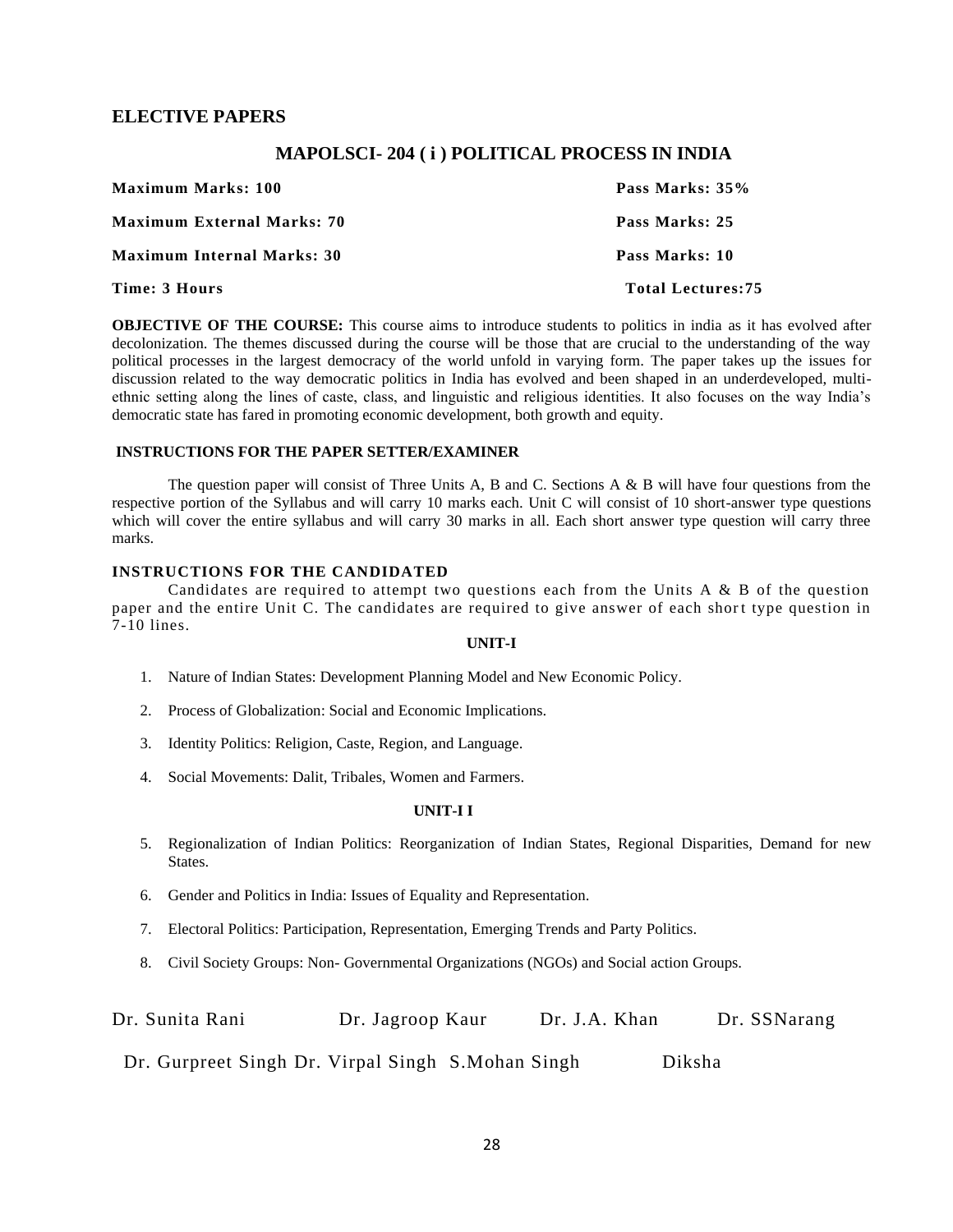- 1. Grover (Ed.) V., *Federal System, State Autonomy & Centre- State Relations in India*.
- 2. Bhambhri, [Chandra Prakash,](https://www.google.co.in/search?tbo=p&tbm=bks&q=inauthor:%22Chandra+Prakash+Bhambhri%22&source=gbs_metadata_r&cad=5) *The Indian State And Political Process*, Shipra Publications, New Delhi, 2007.
- 3. Bhambhri, [Chandra Prakash,](https://www.google.co.in/search?tbo=p&tbm=bks&q=inauthor:%22Chandra+Prakash+Bhambhri%22&source=gbs_metadata_r&cad=2)*Political Process in India, 1947-1991*, Vikas Publisher, New Delhi, 1991**.**
- 4. Chakrabarty, Bidut and kumar, Rajendera, *Indian Government and Politics,* SAGE, New Delhi, 2008.
- 5. Mitra, [Subrata Kumar,](https://www.google.co.in/search?tbo=p&tbm=bks&q=inauthor:%22Subrata+Kumar+Mitra%22&source=gbs_metadata_r&cad=4) *Politics in India: Structure*, *Process and Policy*, Taylor & Francis Group, Bangalore, 2017.
- 6. Tiwari, R. K., *Political Parties*, *Party Manifestos and Elections in India*, 1909-2019, Routledge, New York, 2019.
- 7. Brass, Paul R., *Language, Religion and Politics in North India*, Cambridge University Press, Washington, 2005.
- 8. Kohli, Atul and Singh, Prerna,*Routledge Handbook of Indian Politics*, *Routledge,* New York, 2013.
- 9. Jaffrelot, Christophe, *Religion, Caste, and Politics in India*, Primus Books, Delhi, 2010.
- 10. Vora, [Rajendra](https://www.google.co.in/search?tbo=p&tbm=bks&q=inauthor:%22Rajendra+Vora%22&source=gbs_metadata_r&cad=6) and Feldhaus, [Anne,](https://www.google.co.in/search?tbo=p&tbm=bks&q=inauthor:%22Anne+Feldhaus%22&source=gbs_metadata_r&cad=6) *Region, Culture, and Politics in India*, Manohar publication, New Delhi, 2006.
- 11. Alexandrowicz, C.H., *Constitutional Development in India,* Oxford University Press, Bombay, 1957.
- 12. Basu, D.D., *Commentary on the Constitution of India*, LexisNexis Publications, Nagpur, 2011.
- 13. [Basu,](https://www.google.co.in/search?tbo=p&tbm=bks&q=inauthor:%22Durga+Das+Basu%22&source=gbs_metadata_r&cad=7) Durga Das, *Commentary on the Constitution of India*, Volume 4, [S C Sarkar & Sons](https://www.indiamart.com/sc-sarkar-pvtltd/#home)  [Pvt. Ltd.](https://www.indiamart.com/sc-sarkar-pvtltd/#home), Kolkata, 1961.
- 14. Basu, Durga Das, *Introduction to the Constitution of India*, LexisNexis, Gurgaon, 2013.
- 15. Deol, Harnek, *Religion and Nationalism in India: the Case of Punjab*, Routledge Publication, London, 2003.
- 16. Gehlot, N. S., *New Challenges to Indian Politics*, Deep and Deep Publication, New Delhi, 2006.
- 17. Mishra, Madhusudan, *Politics of Regionalism in India*, Deep & Deep Publications, New Delhi, 1988.
- 18. Palekar, S. A., *Political System in India*, ABD Publisher, Jaipur, 2006.
- 19. Sharma, [Phool Kumar,](http://www.google.co.in/search?tbo=p&tbm=bks&q=+inauthor:%22Phool+Kumar+Sharma%22) *Political Aspects of States Reorganization in India*, Mohuni Publications, 1969.
- 20. Sharma, Sadhna, *State Politics in India*, Mittal Publication, New Delhi, 1995.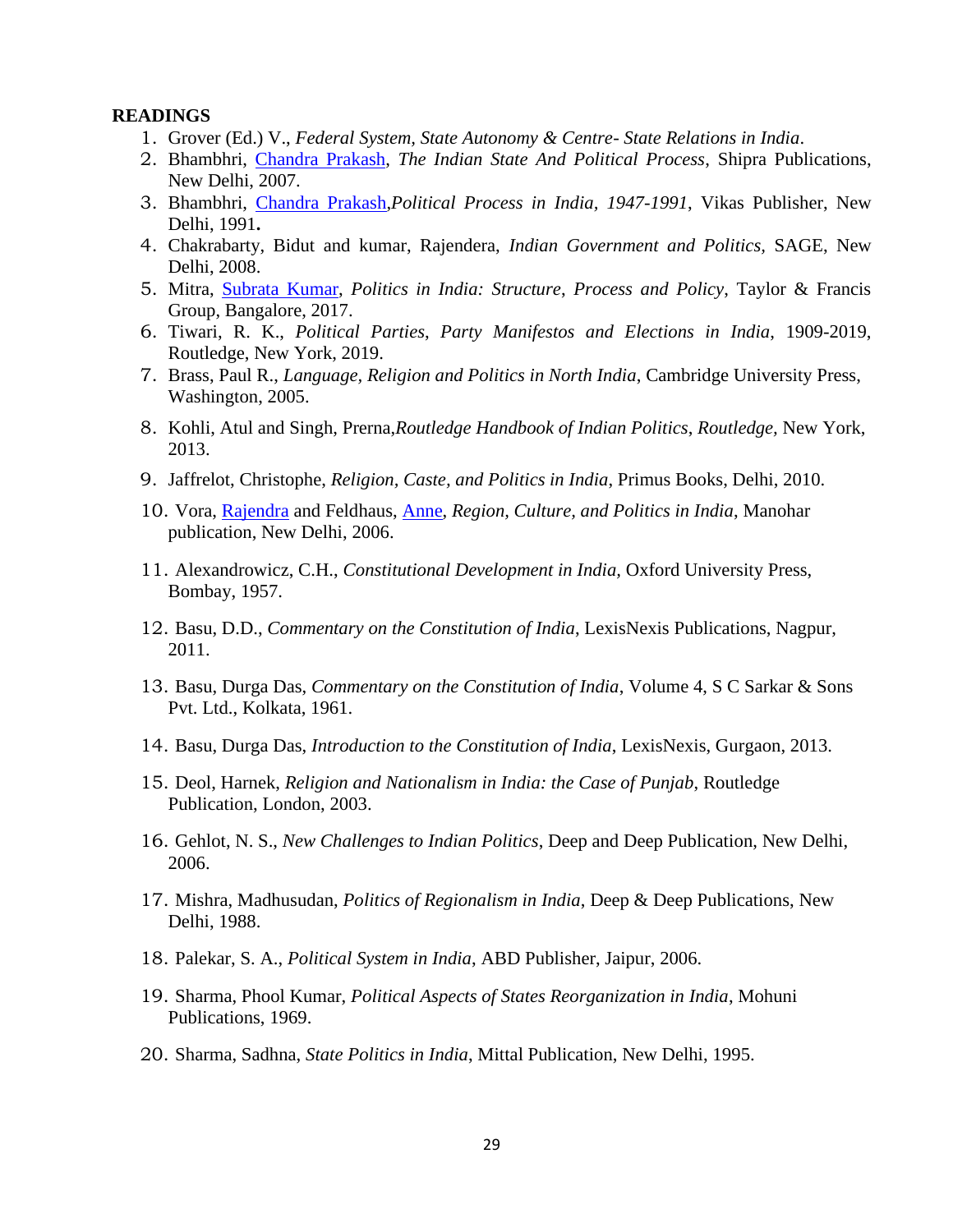- 21. Singh, M. P. and Saxsena, Rekha, *Indian Politics: Constitutional Foundations and Institutional Functioning*, PHL Learning Private Limited, New Delhi, 2011.
- 22. Vidya, K.C., *Political Empowerment of Women at Grassroots*, Kanishka Publication, New Delhi, 1997.

Dr. Sunita Rani Dr. Jagroop Kaur Dr. J.A. Khan Dr. SSNarang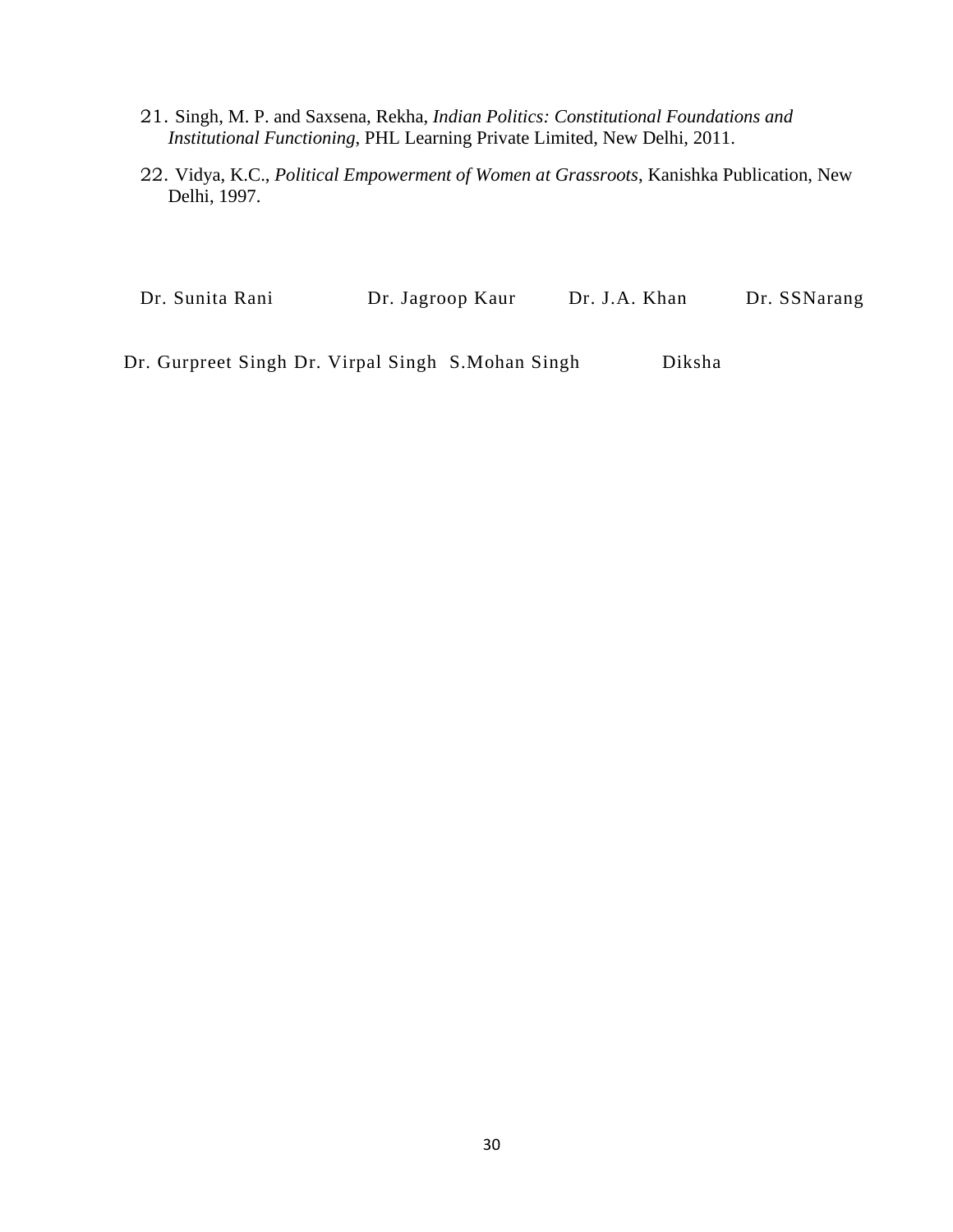# **MAPOLSCI – 204 ( ii ) HUMAN RIGHTS IN INTERNATIONAL RELATIONS**

| <b>Maximum Marks: 100</b>         | Pass Marks: 35%          |
|-----------------------------------|--------------------------|
| <b>Maximum External Marks: 70</b> | Pass Marks: 25           |
| <b>Maximum Internal Marks: 30</b> | Pass Marks: 10           |
| Time: 3 Hours                     | <b>Total Lectures:75</b> |

**OBJECTIVES** : The purpose of this paper is to provide an historical overview of major Human Rights in international relations since the beginning of the twentieth century. This paper will also analysis the role of UN in Human Rights.

# **INSTRUCTIONS FOR THE PAPER SETTER/EXAMINER**

The question paper will consist of three Units: A, B and C. Unit  $A \& B$  will have four questions from the respective portion of the syllabus and will carry 10 marks each. Unit C will consist of 10 short-answer type questions which will cover the entire syllabus and will carry 30 marks in all. Each short answer type question will carry three marks.

# **INSTRUCTIONS FOR THE CANDIDATES**

Candidates are required to attempt two questions each from the Unit A  $\&$  B of the question paper and the entire Unit C. The candidates are required t o give answer of each short type question in 70-80 words i.e. in 7-8 lines.

# **UNIT-I**

- 1. Concept and Philosophy of Human Rights.
- 2. Historical Development : Magna Carta, the British Bill of Rights, French and American **Declarations**
- 3. Theoretical Foundations : Natural Rights Theory; Liberal/Neo Liberal Theory; Legal/Positive Theory; Marxist Theory
- 4. Internationalisation of Human Rights : UN Commission on Human Rights; UN Declaration of Human Rights (UNDHR 1948); UN Human Rights Council

# **UNIT -11**

- 5. Human Rights Enforcement : International Convention on Civil and Political Rights; Humanitarian Intervention by Security Council
- 6. Problems of Forced Disappearance, State Terrorism, International Terrorism The Feminist Critique of Human Rights
- 7. International Politics of Human Rights.

| Dr. Sunita Rani | Dr. Jagroop Kaur | Dr. J.A. Khan | Dr. SSNarang |
|-----------------|------------------|---------------|--------------|
|-----------------|------------------|---------------|--------------|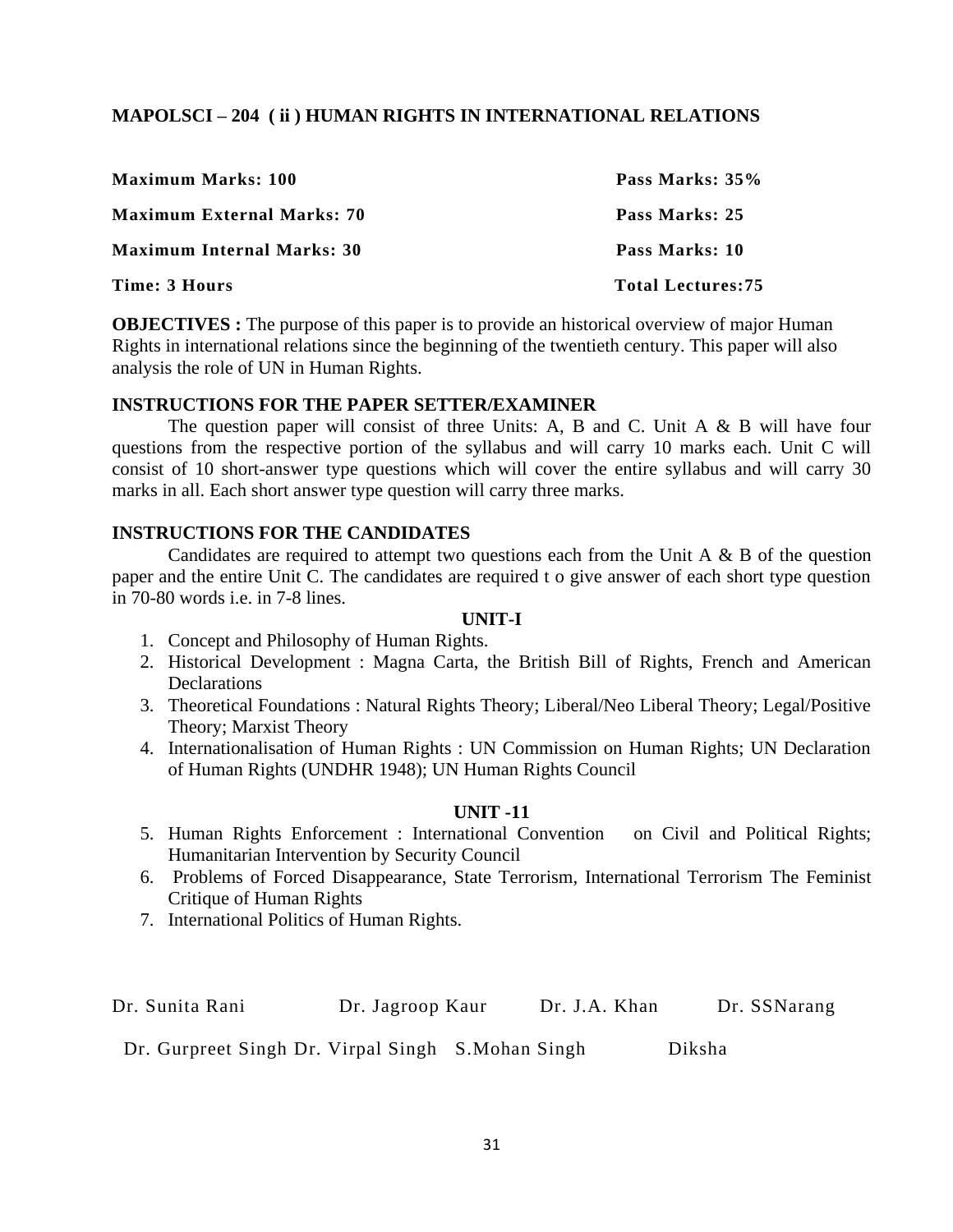- 1. Arjun Devet al., *Human Rights: A Source Book*, New Delhi; NCERT, 1996.
- 2. J.Shivananada, *Human Rights: Concept and Issues*, New Delhi, Alfa, 2006.
- 3. Veena Pani Pandey, *International Perspectives on Human Rights*, New Delhi, Mohit, 1999.
- 4. Arvind Sharma, *Are Human Rights Western?* New Delhi, OUP, 2006.
- 5. *Introducing Human Rights (Document)*, South Asia Human Rights Documentation Centre, New Delhi, 2006
- 6. Tony Evans, *Politics of Human Rights-A Global Perspective*, London, Pluto, 2005.
- *7.* Mahmood Monshipouri et. al. (eds.), *Constructing Human Rights in the Age of Globalization*, New Delhi, Prentice, 2003, 2003.
- *8.* Keith L. Shimko, *International Relations*, New York, Houghton Miffin Company, 2005.
- *9.* Hilary Poole (ed.), *Human Rights: The Essential Reference*, Phoenix, Orgx Press.

| Dr. Sunita Rani                     | Dr. Jagroop Kaur | Dr. J.A. Khan | Dr. SSNarang |
|-------------------------------------|------------------|---------------|--------------|
| Dr. Gurpreet Singh Dr. Virpal Singh |                  | S.Mohan Singh | Diksha       |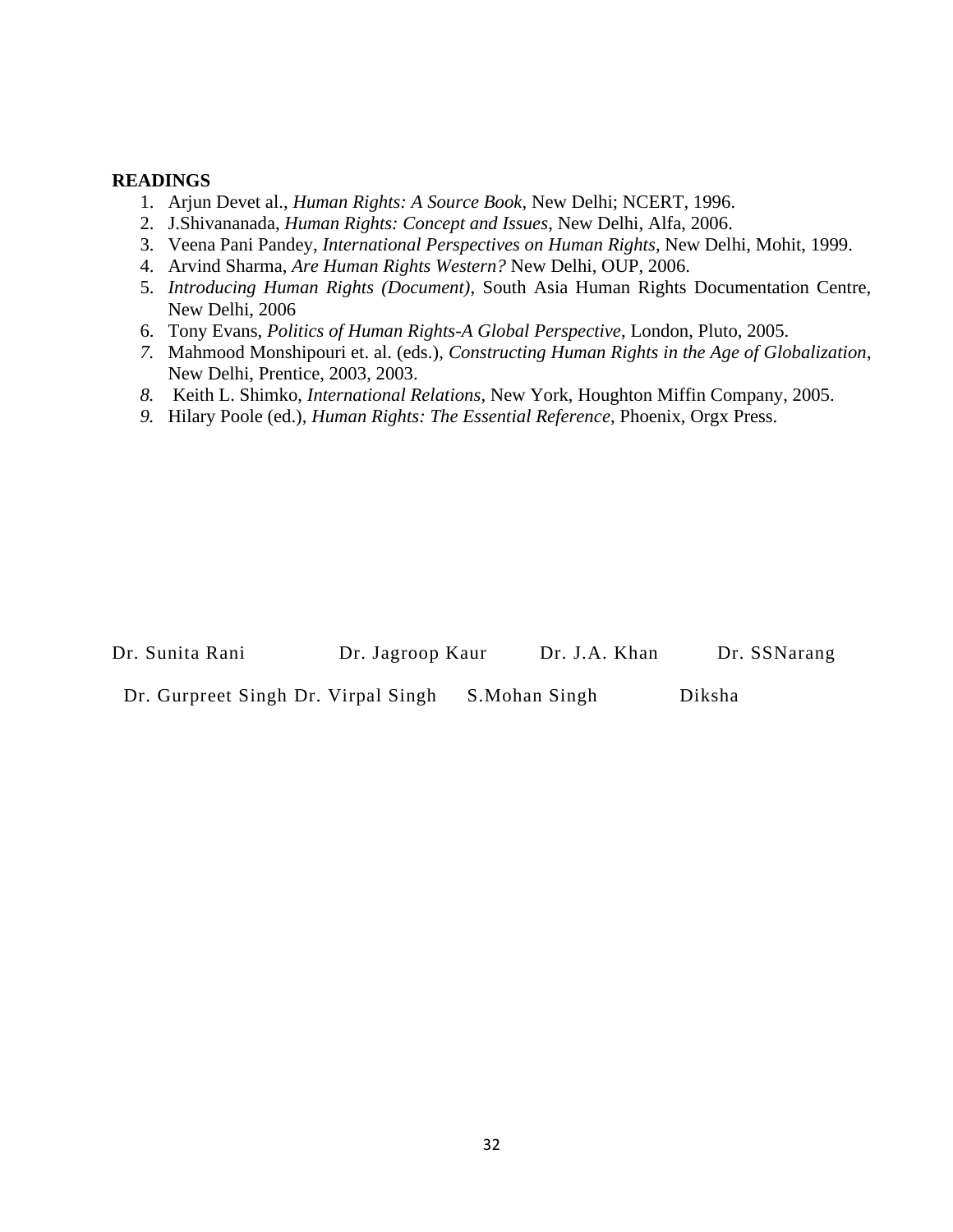# **MAPOLSCI-204 (iii) FOREIGN POLICY OF USA, RUSSIA, CHINA AND JAPAN**

| <b>Maximum Marks: 100</b>         | Pass Marks: 35%          |
|-----------------------------------|--------------------------|
| <b>Maximum External Marks: 70</b> | Pass Marks: 25           |
| <b>Maximum Internal Marks: 30</b> | Pass Marks: 10           |
| Time: 3 Hours                     | <b>Total Lectures:75</b> |

**Objectives :** The course tries to underline the changes, which the shifting nature of world order has induced into the more enduring elements and themes of Indian foreign policy. At the same time, India's growing assertion on the world stage as an important international actor is assessed in the light of its role in various global regimes

# **INSTRUCTIONS FOR THE PAPER SETTER/EXAMINER**

The question paper will consist of three units: A, B and C. Unit A  $\&$  B will have four questions from the respective portion of the syllabus and will carry 10 marks each. Unit C will consist of 10 short-answer type questions which will cover the entire syllabus and will carry 30 marks in all. Each short answer type question will carry three marks.

# **INSTRUCTIONS FOR THE CANDIDATES**

Candidates are required to attempt two questions each from the Unit A  $\&$  B of the question paper and the entire Unit C. The candidates are required to give answer of each short type question in 7-10 lines.

# **UNIT-I**

- 1. Meaning, Nature and Determinants of Foreign Policy
- 2. Changing Global and Regional Goals of Foreign Policy
- 3. USA Foreign Policy : Main Features, Continuity and Change
- 4. USA Economic Policy, Threat Perceptions and Security Interests

# **UNIT-11**

- 5. Foreign Policy of Russia: Main Features and Threat Perceptions**.**
- 6. Russian Security and Economic Interests**.**
- 7. Foreign Policy of China : Main Features : Her Relations with Regional Powers ; Economic **Policy**
- 8. Foreign Policy of Japan, Main Features : Security and Economic Policy

| Dr. Sunita Rani                     | Dr. Jagroop Kaur | Dr. J.A. Khan | Dr. SSNarang |
|-------------------------------------|------------------|---------------|--------------|
| Dr. Gurpreet Singh Dr. Virpal Singh |                  | S.Mohan Singh | Diksh        |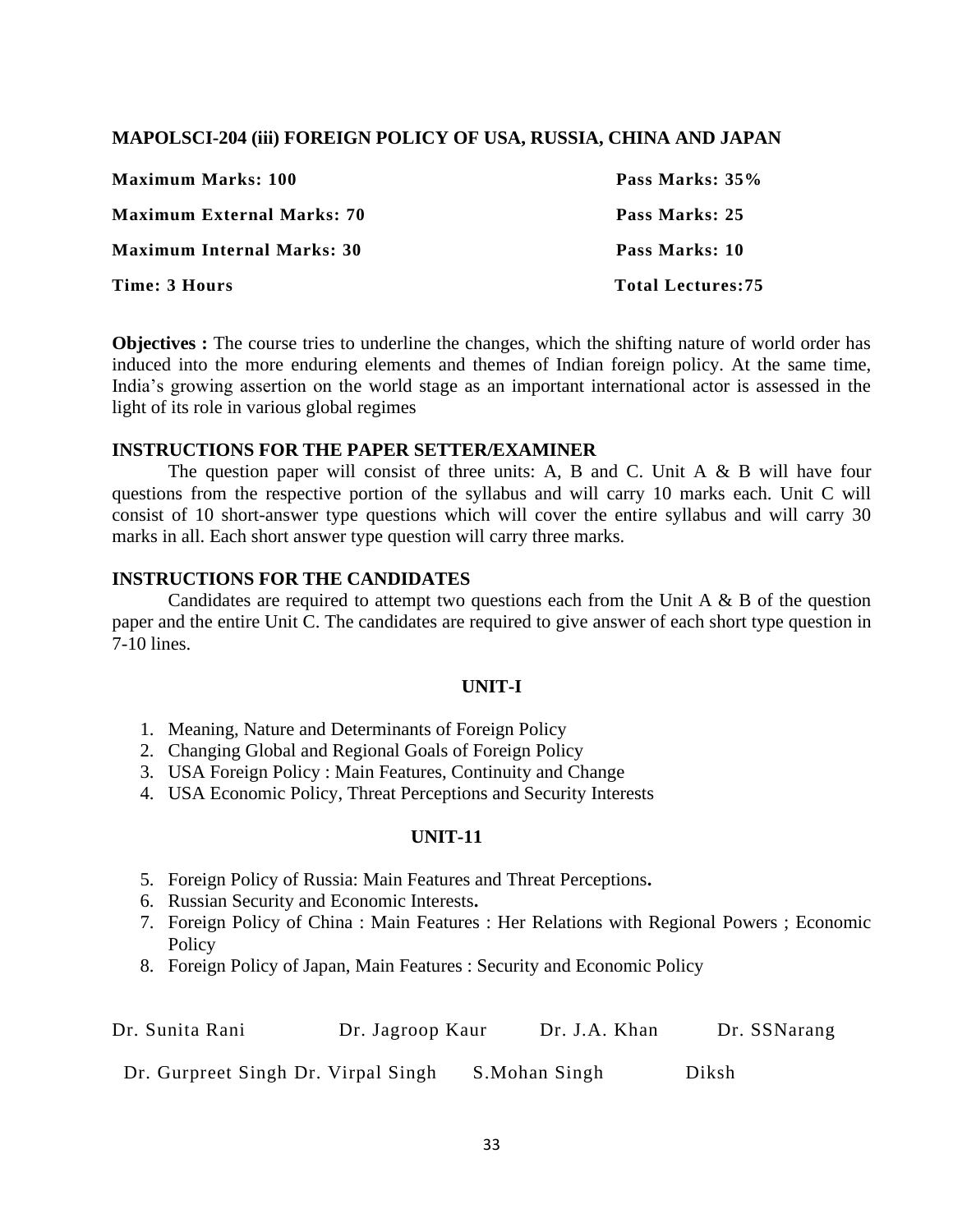- 1. John Dimbress, American Foreign Policy: Carter to Clinton, Houndsmill : Macmillan, 1997.
- 2. Patric M. Cronin, From Globalism to Regionalism: New Perspectives of US Foreign and Defence Policies, Washington, National Defence University Press, 1993.
- 3. Johan Lewis Gaddis, Strategies Containment: A Critical Appraisal of Post War American National Security Policy, Oxford, Oxford University Press, 1990.
- 4. Mohd. Yunus, Foreign Policy: A Theoretical Introduction, Karachi, Oxford University Press, 2003.
- 5. Richard N. Haas, Intervention: The Use of American Military Forces in the Post Cold War World, New York, Carnegie, Endowment of International Peace, 1998.
- 6. Roger, E. Kanet and Alexander V. Kozhemiakin, The Foreign Policy of Russian Federation, Houndsmill, Macmillan, 1997.
- 7. Peter Zwick, Soviet Foreign Relations: Process and Policy New Jersey, Prentice Hall, 1990.
- 8. Chan Gerald, Chinese Perspective on International Relations, Houndsmill, Macmillan, 1999.
- 9. Robert G. Sutter, Shaping China's Future in World Affairs: The Role of US, Boulder, West View, 1996.
- 10. Herbert J. Ellison, Japan and the Pacific Quadrille: The Major Powers in East Asia, Boulder West View Press, 1987.
- 11. Masahide Shibusawa (ed.), Japan and the Asian Pacific Region, London, Croowm Helm, 1984.
- 12. J. Dower, Japan in Peace and War, New York, New Press, 1994.
- 13. M.E. Malia, Russia Under Western Eyes, Cambridge, Belknop Press, 1999.
- 14. S.W. Hook and J. Spanies, American Foreign Policy since World War-II, Washington D.C. C.Q. Press, 2000.
- 15. J.W. Blaney (ed.), The Successor States to the USSR, Washington D.C., C.Q. Press, 1995.
- 16. J. Frankel, The Making of Foreign Policy, London, Oxford University Press, 1963.
- 17. Suresh Dhanda, R.S.Yadhav, Indian Foreign Policy: Contemporary Trends, Shipra Publications, 2009.

| Dr. Sunita Rani | Dr. Jagroop Kaur | Dr. J.A. Khan | Dr. SSNarang |
|-----------------|------------------|---------------|--------------|
|-----------------|------------------|---------------|--------------|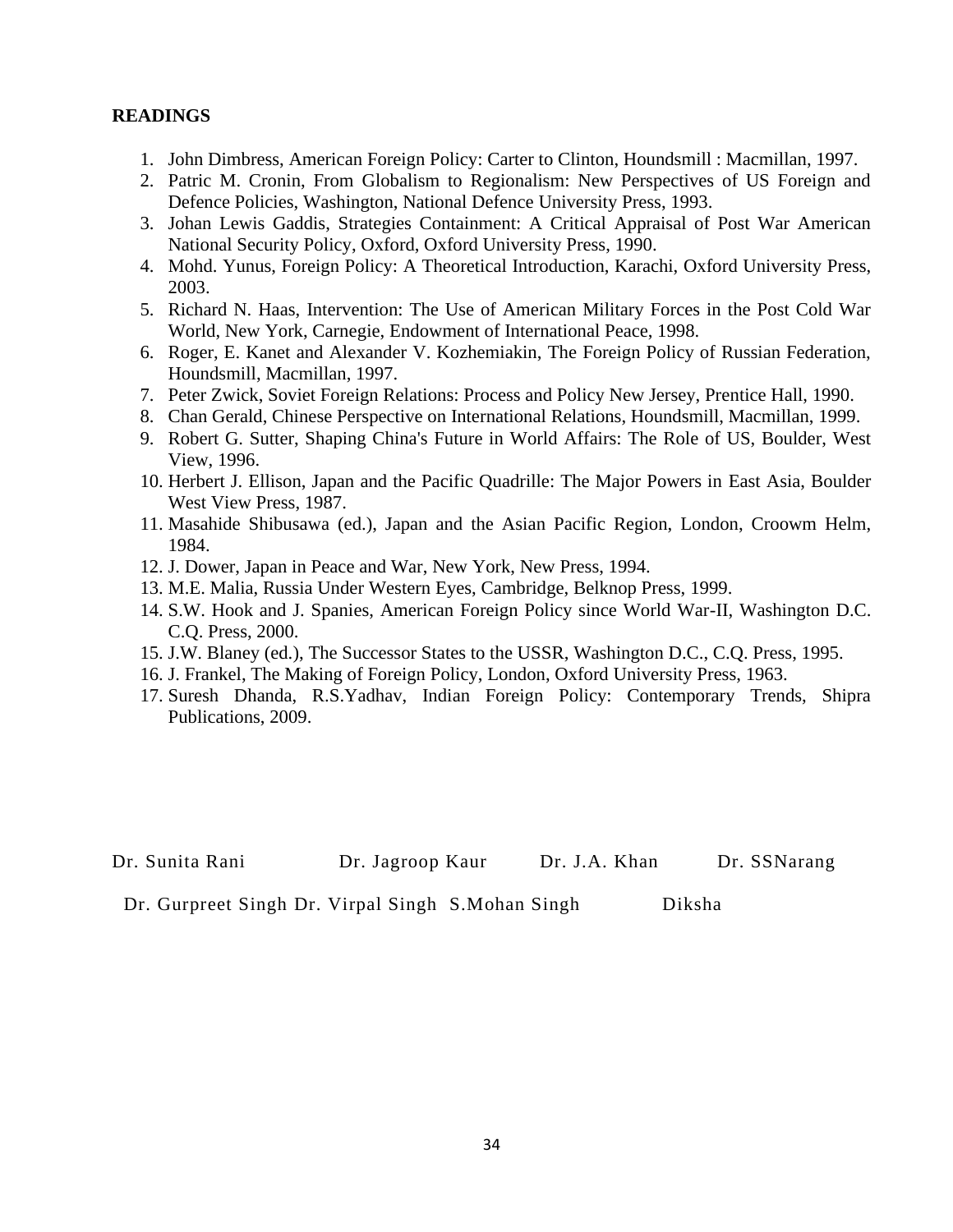#### **MAPOLSCI-204 (iv) INTERNATIONAL ORGANISATION**

| <b>Maximum Marks: 100</b>         | Pass Marks: 35%          |
|-----------------------------------|--------------------------|
| <b>Maximum External Marks: 70</b> | Pass Marks: 25           |
| <b>Maximum Internal Marks: 30</b> | Pass Marks: 10           |
| Time: 3 Hours                     | <b>Total Lectures:75</b> |

**Objectives :** This course is designed to introduce the students to the relevance and functioning of international organizations in Contemporary World Politics. It takes up for the purpose a detailed study of some of the major specialized international agencies under the auspices of the United Nations.

# **INSTRUCTIONS FOR THE PAPER SETTER/EXAMINER**

The question paper will consist of three units: A, B and C. Unit  $A \& B$  will have four questions from the respective portion of the syllabus and will carry 10 marks each. Unit C will consist of 10 short-answer type questions which will cover the entire syllabus and will carry 30 marks in all. Each short answer type question will carry three marks.

# **INSTRUCTIONS FOR THE CANDIDATES**

Candidates are required to attempt two questions each from the Unit A  $\&$  B of the question paper and the entire Unit C. The candidates are required to give answer of each short type question in 7-10 lines.

#### **UNIT-1**

- 1. Evolution of International Organizations.
- 2. The League of Nations: its Origin, Working and Failure.
- 3. United Nations: its Genesis, Structure and Functions.
- 4. United Nations and Pacific Settlement of Disputes.

# **UNIT-11**

- 5. U.N. and Collective and Security: Collective Security or its alternative.
- 6. Major U.N. Agencies : UNESCO, IMF, IBRD, WHO
- 7. U.N. peace-keeping forces in domestic affairs.
- 8. Revision of U.N. Charter and United Nations in The Post-cold war Era

| Dr. Sunita Rani                     | Dr. Jagroop Kaur | Dr. J.A. Khan | Dr. SSNarang |
|-------------------------------------|------------------|---------------|--------------|
| Dr. Gurpreet Singh Dr. Virpal Singh |                  | S.Mohan Singh | Diksha       |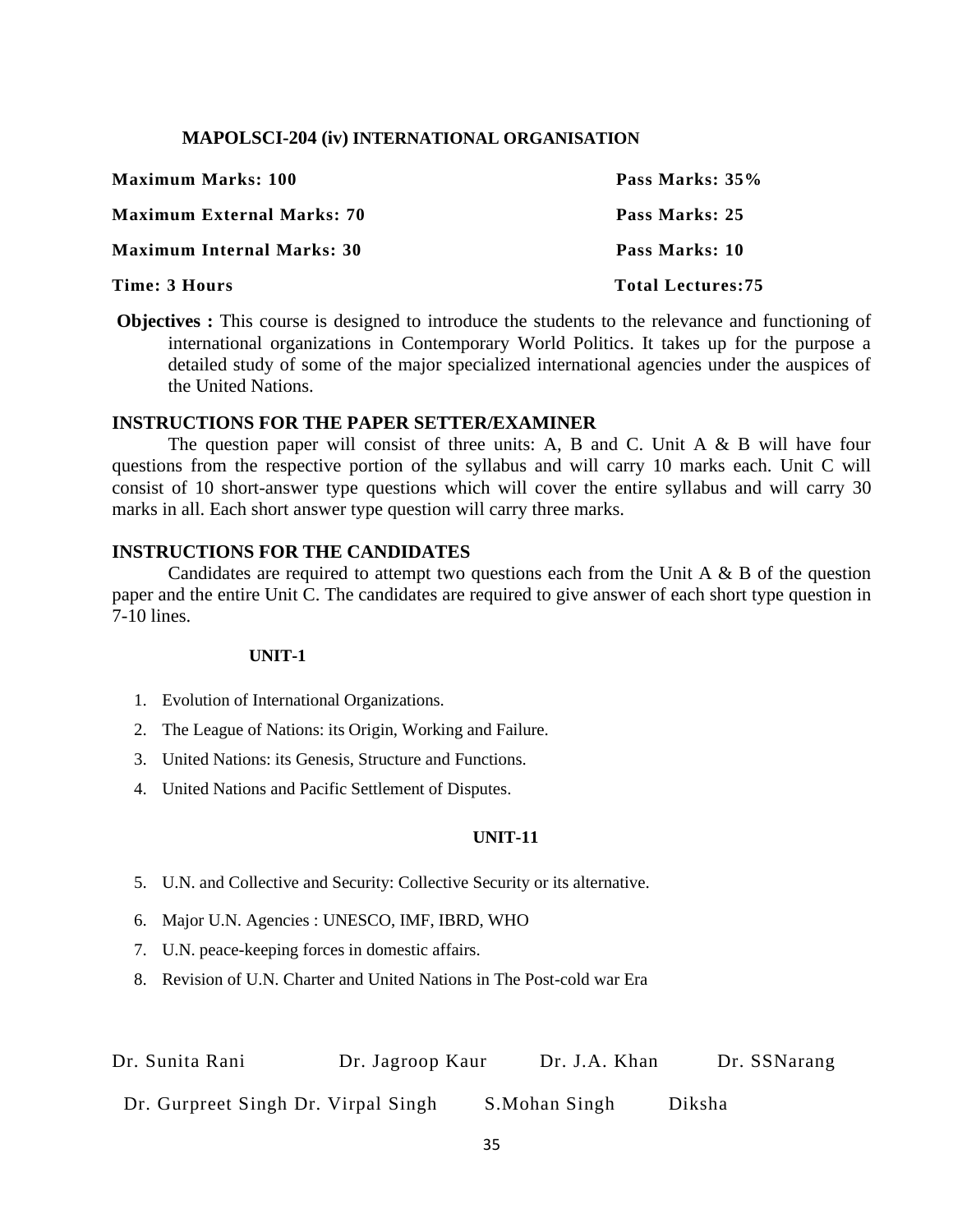- 1. Mangone Gerardji, *A Short History of International Organisation,* New York, McGraw Hill, 1954.
- 2. B. M. Mehrish, *International Organisation,* Delhi, Vishal, 1976.
- 3. S.J.R. Bilgrami, *Current Issues in International Politics,* Kanishka Publishers, New Delhi, 1997.
- 4. Asha Hans, *The United Nations,* Delhi, Amar Prakashan, 1986.
- 5. S. S. Good-Speed, *International Organisation,* Oxford University Press, New York, 1967.
- 6. Jack C. Riggs, Robert, E & Plano, *The United Nations : International Organisation and World Politics,* Chicago, The Dorsey Press, 1988.
- 7. H. G. : Nicholas, *The United Nations as Political Institution,* London, Oxford University Press, 1975.
- 8. L. M. Goodrich, & A.P. Simons, *The United Nations and the Maintenance of International Peace and Security,* Washington, D.C. The Brooking Institution, 1955.
- 9. U. S. : Bajpai, *Forty Years of the U.N.,* New Delhi, Lancer International, 1986.
- 10. K.P. Saksena, The U.N. and Collective Security : Historical Analysis, Delhi, D.K Publication House, 1974
- 11. Ale Ray Bennet, *International Organisations, Principles and Issues,* New Jersey, Englewood elffs, 1984.
	- 12. Rumki Basu, *United Nations : Structure and Functions of an International Organisation,* Sterling Publishers, New Delhi, 1997.
	- 13. D. W. Bowett, *The Law of International Institutions,* Sweet and Maxwell, Delhi, 1995.
	- 14. B.M Mehrish, Restructuring the United Nation And global Governance,Maadhyam Book Services, 2003
- 15, Clive Archer , International Organizations ,Routledge, 2014.
- 16. Ian Huro, International Organizations: Politics, Law, Praqtice 3<sup>rd</sup> Edition, Cambridge University Press 2017

| Dr. Sunita Rani<br>Dr. SSNarang<br>Dr. J.A. Khan<br>Dr. Jagroop Kaur |
|----------------------------------------------------------------------|
|----------------------------------------------------------------------|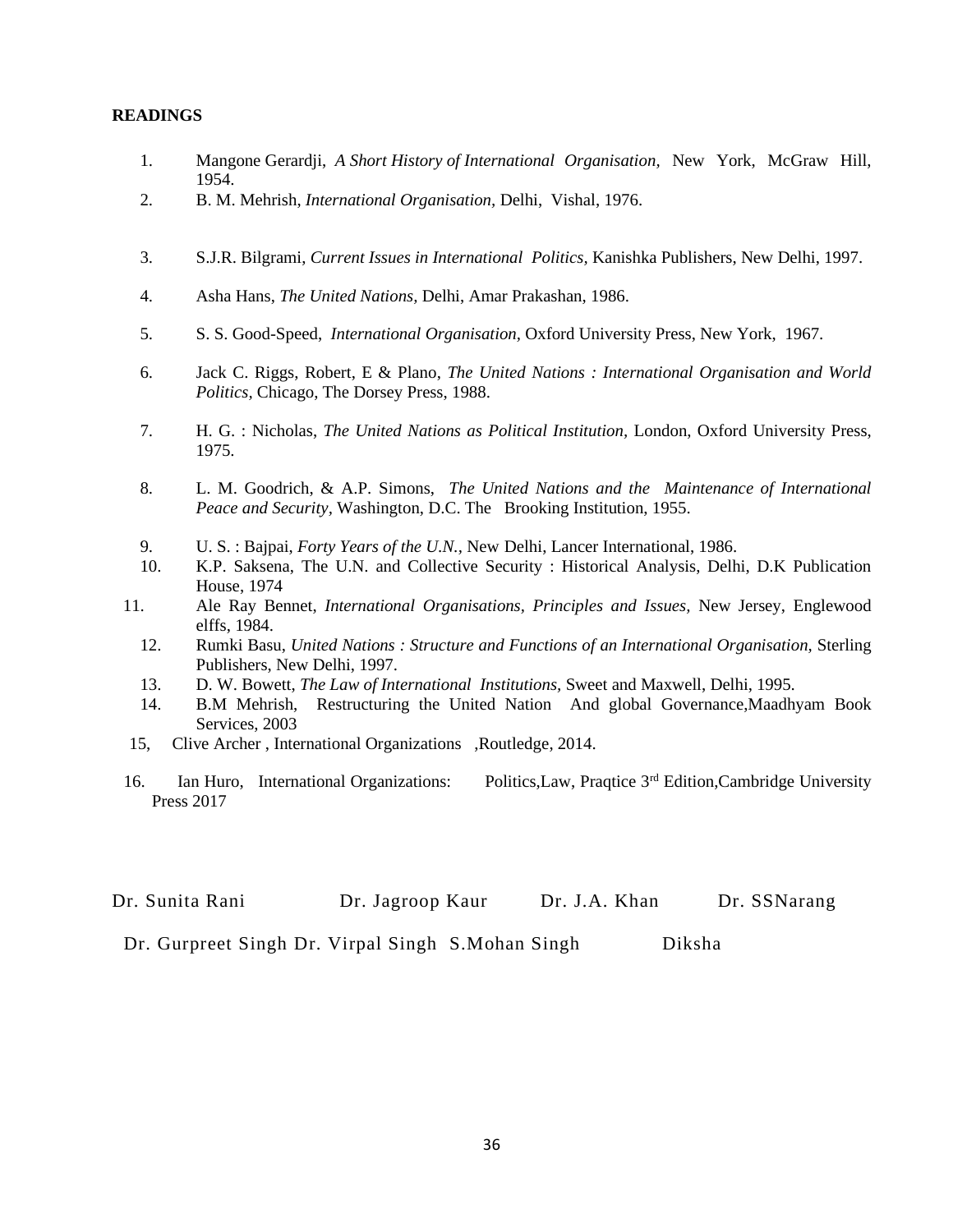#### **MAPOLSCI-204(V) : POLITICAL SOCIOLOGY**

| <b>Maximum Marks: 100</b>         | Pass Marks: 35%          |
|-----------------------------------|--------------------------|
| <b>Maximum External Marks: 70</b> | Pass Marks: 25           |
| <b>Maximum Internal Marks: 30</b> | Pass Marks: 10           |
| Time: 3 Hours                     | <b>Total Lectures:75</b> |

**Objectives:** This paper aims at highlighting some of the major areas in the domain of political sociology with reference to India. The paper intends to familiarize the students with the social, cultural and economic structures of power in the Indian society and their mechanism of functioning in a critical perspective.

#### **INSTRUCTIONS FOR THE PAPER SETTER/EXAMINER**

The question paper will consist of three units: A, B and C. Unit  $A \& B$  will have four questions from the respective portion of the syllabus and will carry 10 marks each. Unit C will consist of 10 short-answer type questions which will cover the entire syllabus and will carry 30 marks in all. Each short answer type question will carry three marks.

#### **INSTRUCTIONS FOR THE CANDIDATES**

Candidates are required to attempt two questions each from the Unit A  $\&$  B of the question paper and the entire Unit C. The candidates are required to give answer of each short type question in 7-10 lines.

#### **UNIT–1**

- 1. Political Sociology: Meaning, Nature, Emergence & Scope; Relationship between Sociology and Political Science.
- 2. Max Weber's contribution to Political Sociology
- 3. Marxian approach to Political Sociology.
- 4. Talcott Parsons: Structural-functional Approach.

#### **UNIT-11**

- 5. Caste, Class & Politics: A study of inter-relations.
- 6. Political Culture: concept and types, Secularisation of Political Culture and Political Socialization: Meaning & Agencies.
- 7. Legitimacy
- 8. Political Violence: Meaning and nature and its types.

| Dr. Sunita Rani                     | Dr. Jagroop Kaur | Dr. J.A. Khan | Dr. SSNarang |
|-------------------------------------|------------------|---------------|--------------|
| Dr. Gurpreet Singh Dr. Virpal Singh |                  | S.Mohan Singh | Diksha       |